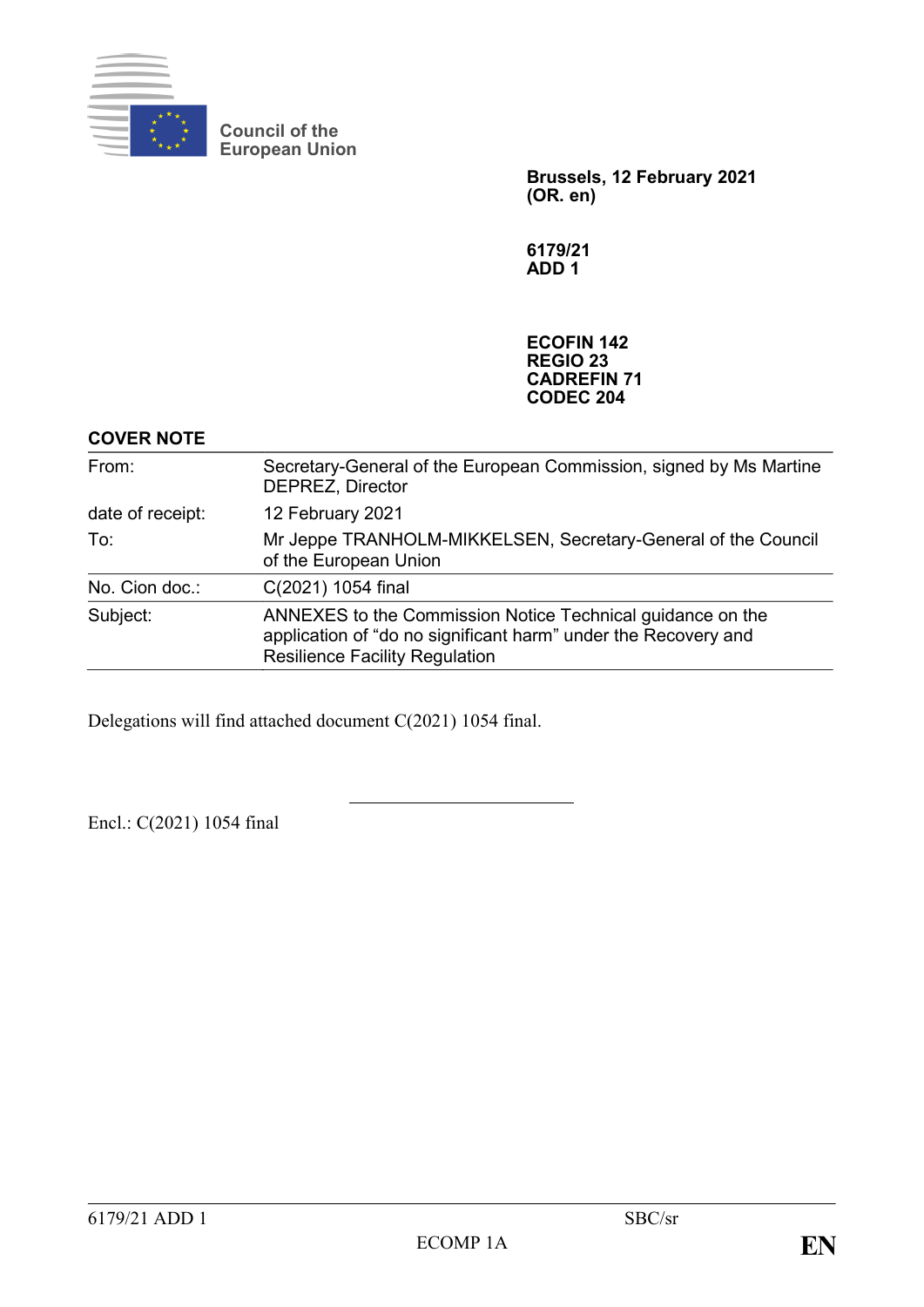

EUROPEAN **COMMISSION** 

> Brussels, 12.2.2021 C(2021) 1054 final

ANNEXES 1 to 4

# **ANNEXES**

*to the*

**Commission Notice**

**Technical guidance on the application of "do no significant harm" under the Recovery and Resilience Facility Regulation**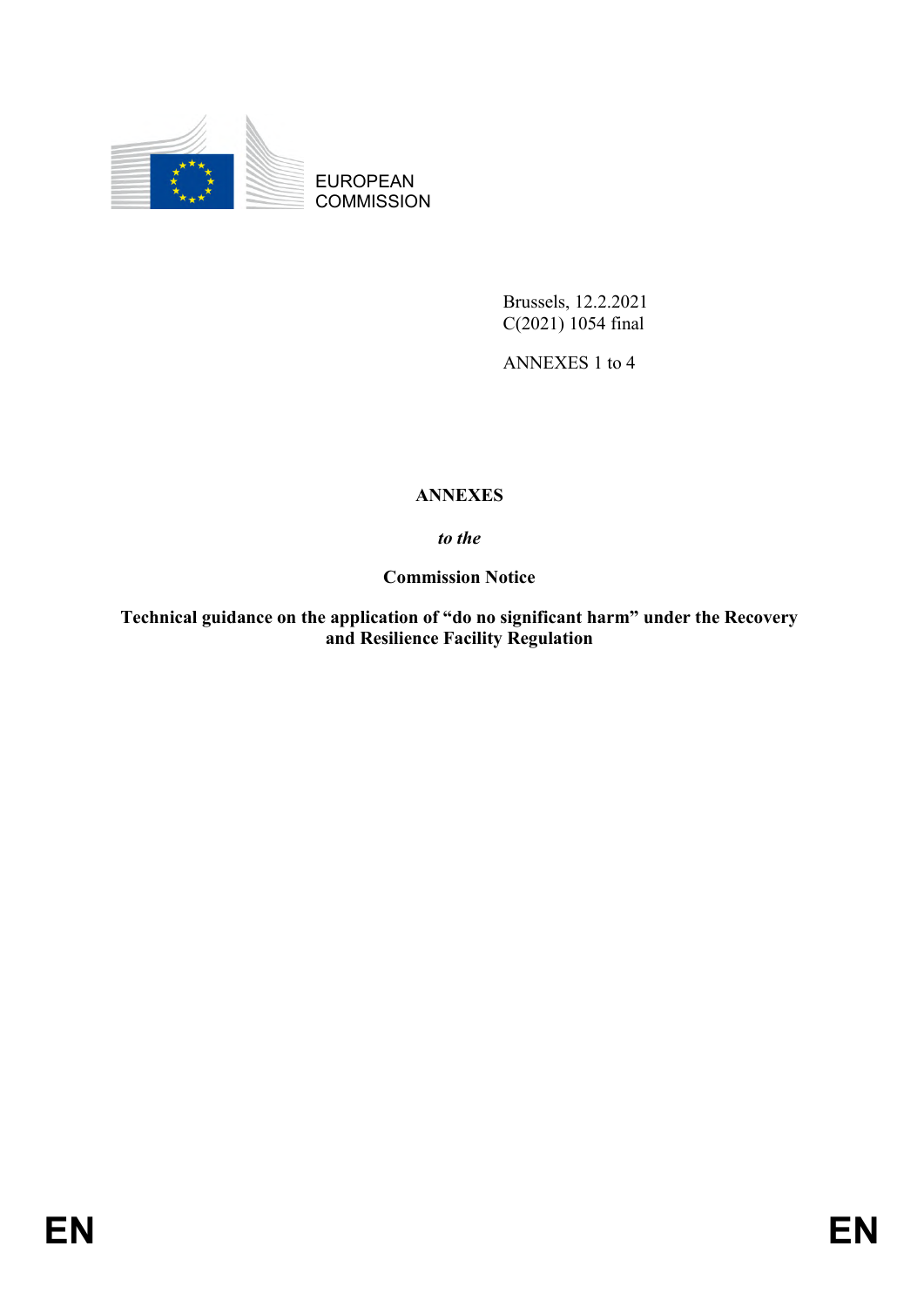#### **ANNEX I: DNSH checklist**

**1. Part 1 – Member States should filter the six environmental objectives to identify those that require a substantive assessment. For each measure, please indicate which of the below environmental objectives, as defined in Article 17** *('Significant harm to environmental objectives'***) of the Taxonomy Regulation, require a substantive DNSH assessment of the measure:**

| Please indicate which of the environmental<br>objectives below require a substantive<br>DNSH assessment of the measure | Yes | No. | Justification if 'No' has been selected |
|------------------------------------------------------------------------------------------------------------------------|-----|-----|-----------------------------------------|
| Climate change mitigation                                                                                              |     |     |                                         |
| Climate change adaptation                                                                                              |     |     |                                         |
| The sustainable use and protection of water<br>and marine resources                                                    |     |     |                                         |
| The circular economy, including waste<br>prevention and recycling                                                      |     |     |                                         |
| Pollution prevention and control to air,<br>water or land                                                              |     |     |                                         |
| The protection and restoration of<br>biodiversity and ecosystems                                                       |     |     |                                         |

**2. Part 2 – Member States should provide a substantive DNSH assessment for those environmental objectives that require it. For each measure, please answer the questions below, for those environmental objectives identified under Part 1 as requiring a substantive assessment:**

| <b>Ouestions</b>                                                                                                                                                                                                                                                                         | N <sub>o</sub> | Substantive justification |
|------------------------------------------------------------------------------------------------------------------------------------------------------------------------------------------------------------------------------------------------------------------------------------------|----------------|---------------------------|
| Climate change mitigation: Is the measure<br>expected to lead to significant GHG<br>emissions?                                                                                                                                                                                           |                |                           |
| <i>Climate change adaptation:</i> Is the measure<br>expected to lead to an increased adverse<br>impact of the current climate and the<br>expected future climate, on the measure<br>itself or on people, nature or assets?                                                               |                |                           |
| The sustainable use and protection of water<br>and marine resources: Is the measure<br>expected to be detrimental:                                                                                                                                                                       |                |                           |
| (i)<br>to the good status or the good<br>ecological potential of bodies of<br>water, including surface water<br>and groundwater; or                                                                                                                                                      |                |                           |
| to the good environmental status<br>(ii)<br>of marine waters?                                                                                                                                                                                                                            |                |                           |
| The transition to a circular economy,<br>including waste prevention and recycling:<br>Is the measure expected to:                                                                                                                                                                        |                |                           |
| lead to a significant increase in the<br>(i)<br>generation, incineration or disposal of<br>waste, with the exception of the<br>incineration<br>of<br>non-recyclable<br>hazardous waste; or<br>lead to significant inefficiencies in the<br>(11)<br>direct or indirect use of any natural |                |                           |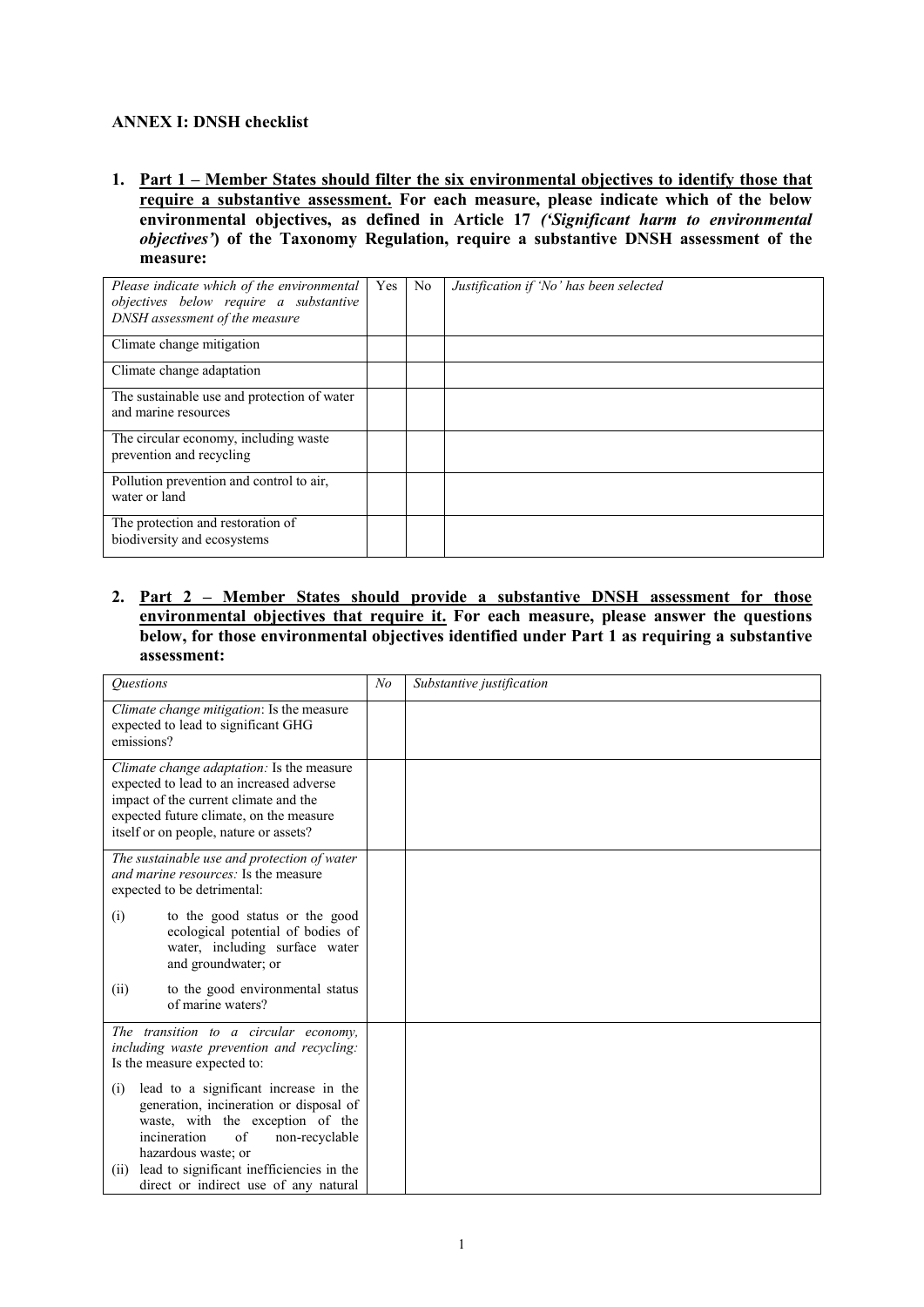|                                                                                                                                                                                  | resource <sup>1</sup> at any stage of its life cycle<br>which are not minimised by adequate<br>measures <sup>2</sup> ; or<br>(iii) cause significant and long-term harm<br>to the environment in respect to the<br>circular economy <sup>3</sup> ? |  |
|----------------------------------------------------------------------------------------------------------------------------------------------------------------------------------|----------------------------------------------------------------------------------------------------------------------------------------------------------------------------------------------------------------------------------------------------|--|
| <i>Pollution prevention and control:</i> Is the<br>measure expected to lead to a significant<br>increase in the emissions of pollutants <sup>4</sup> into<br>air, water or land? |                                                                                                                                                                                                                                                    |  |
| expected to be:                                                                                                                                                                  | The protection and restoration<br>0f<br><i>biodiversity and ecosystems:</i> Is the measure                                                                                                                                                         |  |
| (i)                                                                                                                                                                              | significantly detrimental to the<br>good condition <sup>5</sup> and resilience of<br>ecosystems; or                                                                                                                                                |  |
| (ii)                                                                                                                                                                             | detrimental to the conservation<br>status of habitats and species,<br>including those of Union interest?                                                                                                                                           |  |

<sup>&</sup>lt;sup>1</sup> Natural resources comprise energy, materials, metals, water, biomass, air and land.

<sup>&</sup>lt;sup>2</sup> For instance, inefficiencies can be minimised by significantly increasing the durability, reparability, upgradability and reusability of products or by significantly reducing resources through the design and choice of materials, facilitating repurposing, disassembly and deconstruction, in particular to reduce the use of building materials and promote the reuse of building materials. Additionally, transitioning to 'product-as-a-service business models and circular value chains with the aim of keeping products, components and materials at their highest utility and value for as long as possible. This also comprises a significant reduction in the content of hazardous substance in materials and products, including by replacing them with safer alternatives. This further includes significantly reducing food waste in the production, processing, manufacturing or distribution of food.

<sup>&</sup>lt;sup>3</sup> Please refer to Recital 27 of the Taxonomy Regulation for more information on the circular economy objective.

<sup>4</sup> Pollutant means a substance, vibration, heat, noise, light or other contaminant present in air, water or land which may be harmful to human health or the environment.

 $<sup>5</sup>$  In line with Article 2(16) of the Taxonomy Regulation, "'good condition' means, in relation to an ecosystem, that the</sup> ecosystem is in good physical, chemical and biological condition or of a good physical, chemical and biological quality with self-reproduction or self-restoration capability, in which species composition, ecosystem structure and ecological functions are not impaired".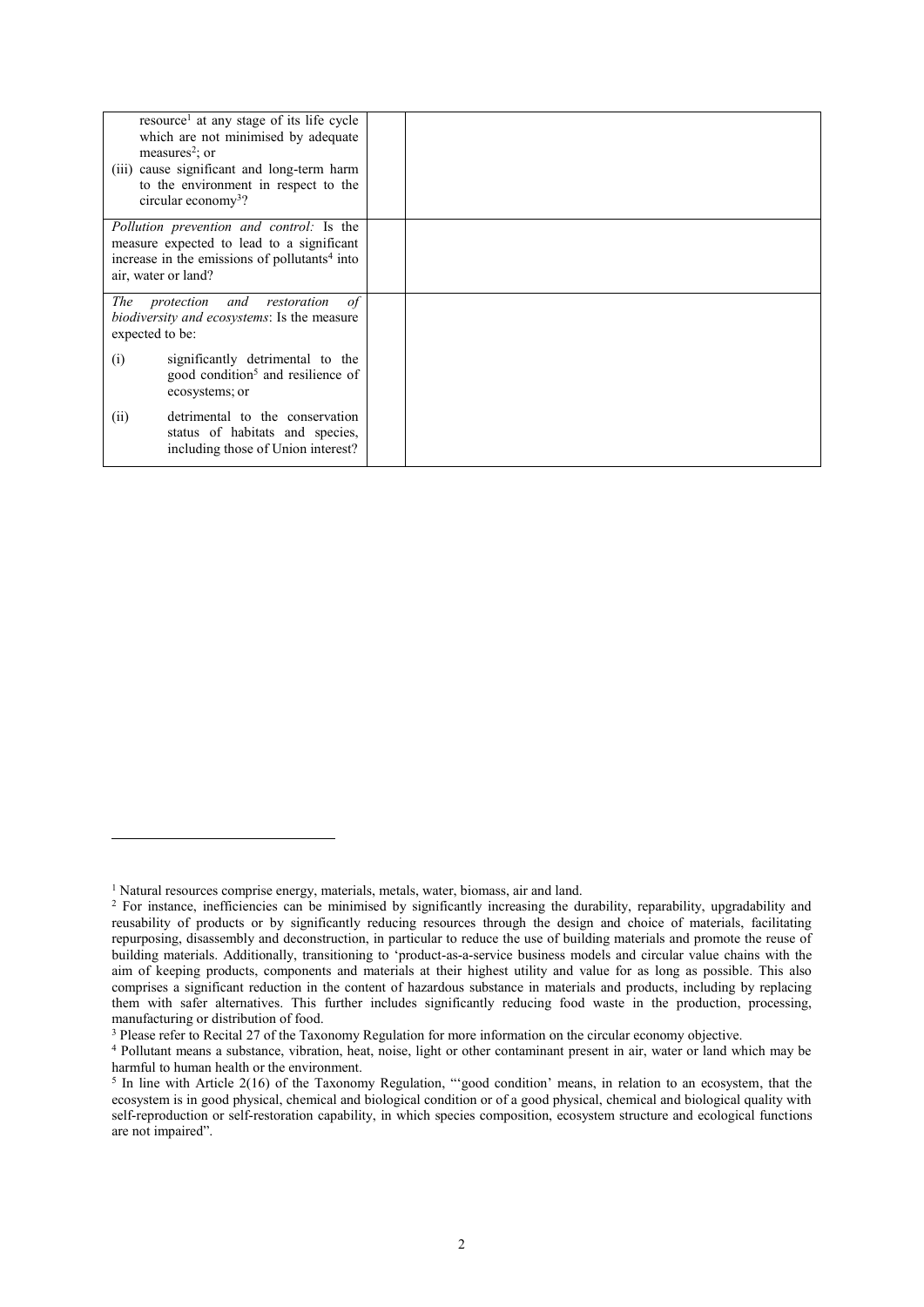#### **ANNEX II: Supporting evidence for the substantive DNSH assessment in the context of Part 2 of the checklist**

*Where useful, when providing a substantive DNSH assessment for a measure in the context of Part 2 of the checklist (see Section 3), Member States can rely upon the (non-exhaustive) list of supporting elements of evidence below. This list is provided by the Commission to facilitate the case-by-case assessment by the Member State as part of the substantive assessment in the context of Part 2 of the checklist. While using this list is optional, Member States can refer to this list to identify the type of evidence that can support their reasoning to establish that a measure is compliant with DNSH, complementing the general questions included under Part 2 of the checklist.* 

#### Cross-cutting supporting evidence

- The applicable part of the **EU environmental legislation** (in particular environmental assessments) has been complied with and relevant **permits/authorisations** have been granted.
- The measure includes elements requiring companies to implement a recognised **environmental management system**, such as EMAS (or alternatively ISO 14001 or equivalent), or to use and/or produce goods or services that are awarded an **EU Ecolabel**<sup>6</sup> or another Type I environmental label<sup>7</sup>.
- The measure concerns the implementation of best environmental practices or the reaching of **benchmarks of excellence** set out in the Sectoral Reference Documents<sup>8</sup> adopted according to Article 46(1) of Regulation (EC) No 1221/2009 on the voluntary participation by organisations in a community eco-management and audit scheme (EMAS).
- For public investments, the measure respects **green public procurement criteria<sup>9</sup>** .
- For infrastructure investments, the investment has been subject to a **climate and environmental proofing**.

#### Climate change mitigation

- For a **measure in an area not covered by ETS benchmarks,** the measure is compatible with achieving the GHG emissions reduction target by 2030 and with the objective of reaching climate neutrality by 2050.
- For a **measure promoting electrification**, the measure is complemented with evidence that the energy mix is on a path to decarbonise in line with the GHG emissions reduction targets by 2030 and 2050, and is accompanied by increased renewables generation capacity.

<sup>6</sup> The EU Ecolabel scheme is established by Regulation (EC) No 66/2010. The list of product groups for which EU Ecolabel criteria have been set is available at[: https://ec.europa.eu/environment/ecolabel/products-groups-and-criteria.html](https://ec.europa.eu/environment/ecolabel/products-groups-and-criteria.html)

<sup>7</sup> Type I environmental labels are set out in the ISO 14024:2018 standard.

<sup>&</sup>lt;sup>8</sup> Available at[: https://ec.europa.eu/environment/emas/emas\\_publications/sectoral\\_reference\\_documents\\_en.htm](https://ec.europa.eu/environment/emas/emas_publications/sectoral_reference_documents_en.htm) <sup>9</sup> The European Commission has set out EU Green Public Procurement criteria for a large number of product groups: [https://ec.europa.eu/environment/gpp/eu\\_gpp\\_criteria\\_en.htm](https://ec.europa.eu/environment/gpp/eu_gpp_criteria_en.htm)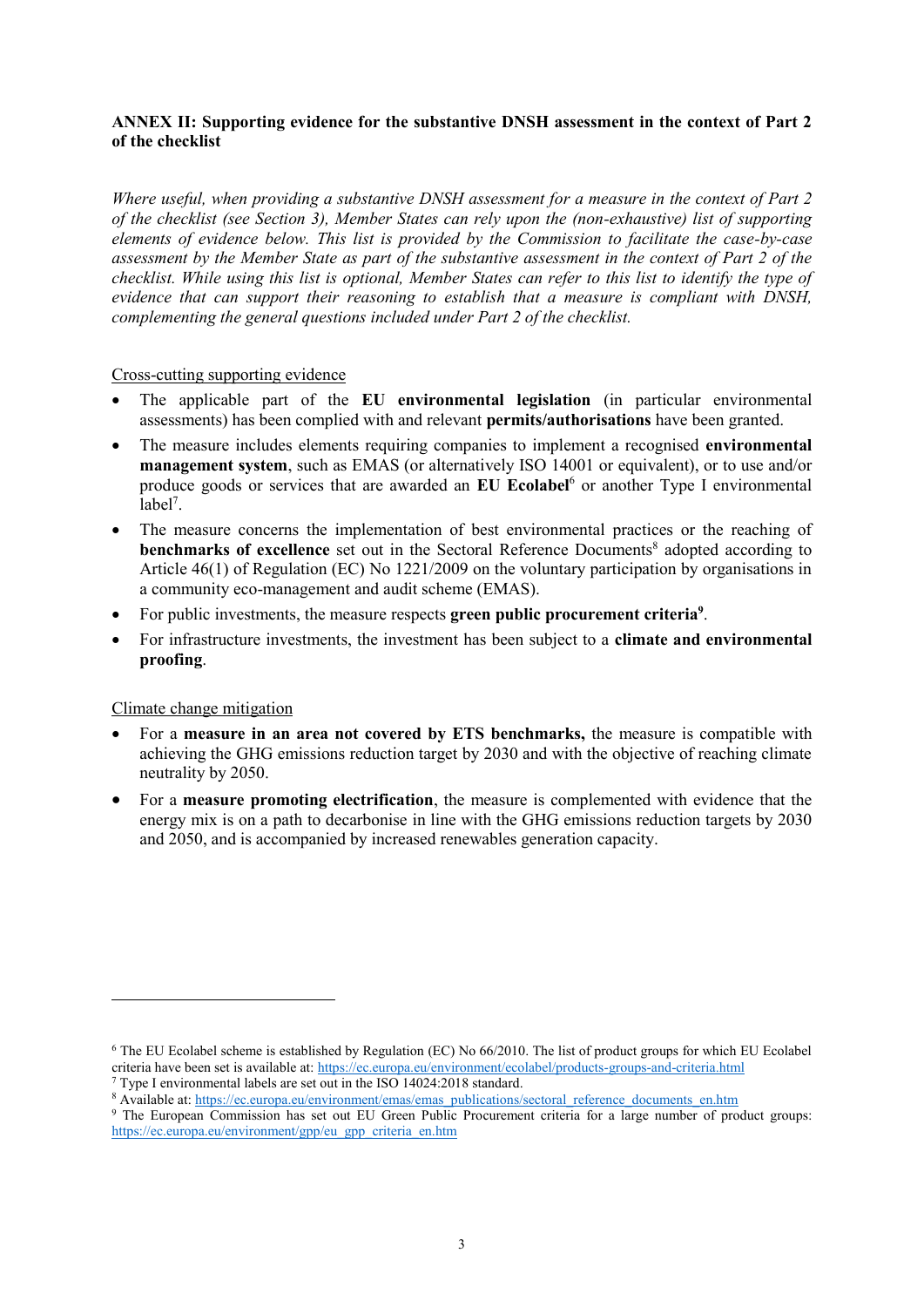Climate change adaptation

- A proportionate **climate risk assessment** has been carried out.
- If an investment is above the value of  $\epsilon$ 10 million, a **climate vulnerability and risk assessment**<sup>10</sup> has been carried out or is planned leading to identification, appraisal and implementation of relevant adaptation measures.

The sustainable use and protection of water and marine resources

- Environmental degradation **risks related to preserving water** quality and avoiding water stress have been identified and addressed in accordance with the requirements under the Water Framework Directive and a River Basin Management Plan.
- In the case of a measure in relation to the **coastal and marine environment**, the measure does not permanently preclude or compromise the achievement of good environmental status as defined under the Marine Strategy Framework Directive at the level of the marine region or subregion concerned or in the marine waters of other Member States.
- The measure does not significantly impact (i) **affected water bodies** (nor prevent the specific water body to which it relates nor other water bodies in the same river basin to achieve good status or good potential, in accordance with the requirements of the Water Framework Directive) or (ii) **protected habitats and species** directly dependent on water.

The circular economy, including waste prevention and recycling

- The measure is in line with the relevant national or regional **waste management plan and waste prevention programme**, in accordance with Article 28 of Directive 2008/98/EC as amended by Directive 2018/851/EU, and, where available, the relevant national, regional or local circular economy strategy.
- The measure is in line with the **principles of sustainable products and the waste hierarchy**, with a priority on **waste prevention.**
- The measure ensures **resource efficiency** for major resources used. **Inefficiencies<sup>11</sup>** in the use of resources are addressed, including ensuring that products, buildings and assets are efficiently used and durable.
- The measure ensures the effective and efficient **separate collection of waste at source** and that source-segregated fractions are sent for **preparation for reuse or recycling.**

#### Pollution prevention and control

1

- The measure is in line with existing global, national, regional or local **plans for pollution reduction.**
- The measure complies with the relevant **Best Available Techniques (BAT)** conclusions or with the **Best Available Techniques Reference Documents (BREFs)**<sup>12</sup> in the sector.

<sup>&</sup>lt;sup>10</sup> Member States are encouraged to use the Commission's guidance on the Sustainability proofing of investments under InvestEU, including the guidance on climate proofing of infrastructure 2021-2027. However, the Member States are allowed to apply their own criteria and markers for the sustainability proofing, provided they are based on the EU climate targets, and they substantially contribute to climate and environmental objectives in the meaning of Regulation (EU) 2020/852 of the European Parliament and of the Council of 18 June 2020 on the establishment of a framework to facilitate sustainable investment, and amending Regulation (EU) 2019/2088.

<sup>&</sup>lt;sup>11</sup> See Footnote 2 in Annex I of this guidance.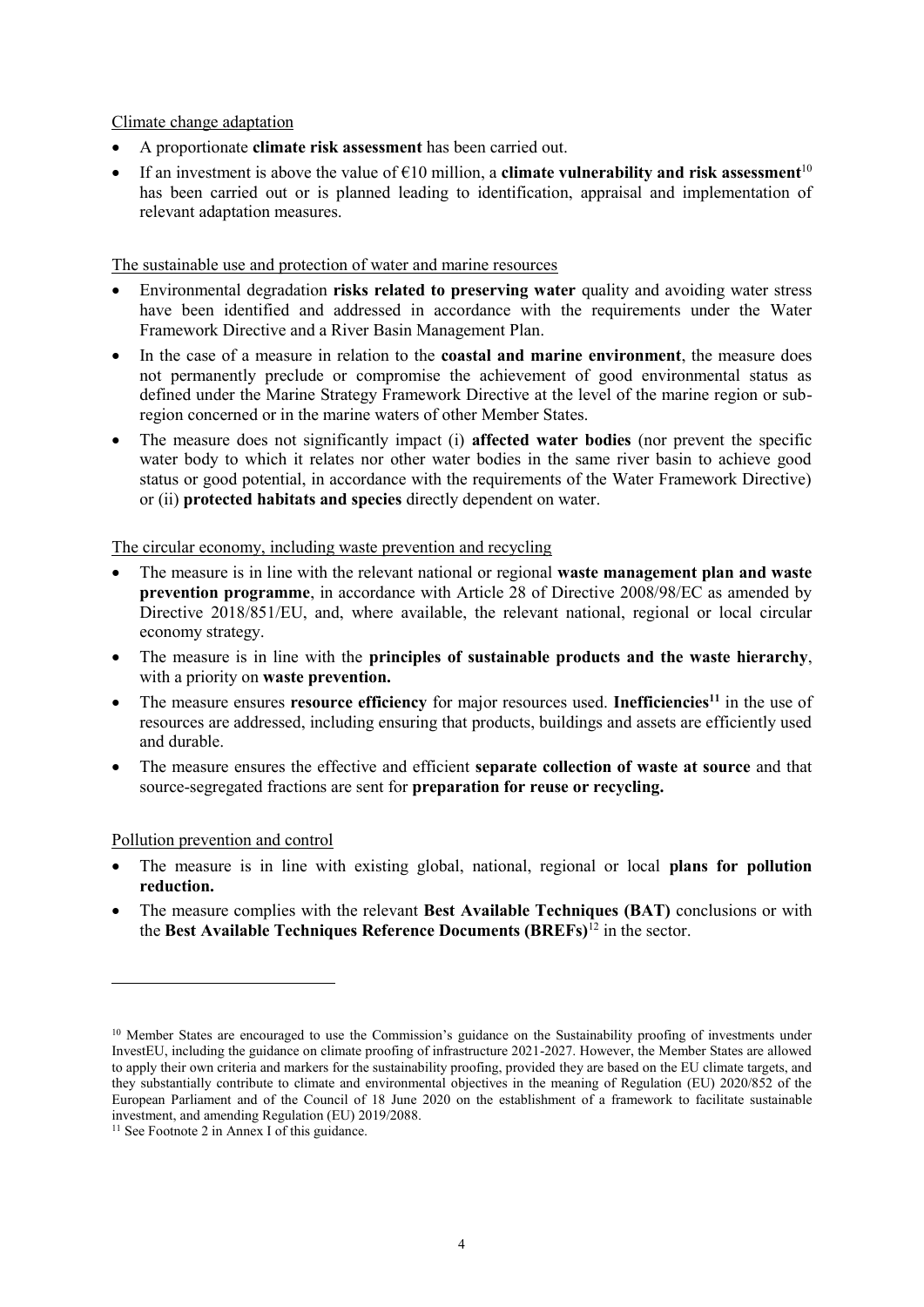- Alternative solutions to the use of **hazardous substances**<sup>13</sup> will be implemented.
- The measure is in line with the **sustainable use of pesticides**<sup>14</sup>.
- The measure is in line with best practices to combat **antimicrobial resistance**<sup>15</sup> .

The protection and restoration of biodiversity and ecosystems

- The measure respects the **mitigation hierarchy**<sup>16</sup> and other relevant requirements under the Habitats and Birds Directives.
- An **environmental impact assessment** has been carried out and the conclusions have been implemented.

<sup>&</sup>lt;sup>12</sup> The type of supporting evidence is applicable to activities under the scope of Directive 2010/75/EU ('Industrial Emissions Directive'). The list of available BAT conclusions and BREFs can be accessed at: <https://eippcb.jrc.ec.europa.eu/reference> <sup>13</sup> This question addresses prevention and control of pollution arising from industrial activities. Article 3(18) of the Directive 2010/75/EU ('Industrial Emissions Directive', EID)' defines 'hazardous substances' as: ''substances or mixtures as defined in Article 3 [of Regulation \(EC\) No 1272/2008](https://eur-lex.europa.eu/legal-content/EN/TXT/?uri=celex%3A32008R1272) of the European Parliament and of the Council of 16 December 2008 on classification, labelling and packaging of substances and mixtures''. In addition, Article 58 of the EID states: ''Substances or mixtures which, because of their content of volatile organic compounds classified as carcinogens, mutagens, or toxic to reproduction under Regulation (EC) No 1272/2008, are assigned or need to carry the hazard statements H340, H350, H350i, H360D or H360F, shall be replaced, as far as possible by less harmful substances or mixtures within the shortest possible time.''

<sup>&</sup>lt;sup>14</sup> As laid down in the Sustainable Use Directive 2009/128/EC.

<sup>&</sup>lt;sup>15</sup> Council conclusions on the next steps towards making the EU a best practice region in combating antimicrobial resistance (2019/C 214/01).

 $^{16}$  In line with the Methodological guidance on the provisions of Article 6 (3) and (4) of the Habitats Directive 92/43/EEC.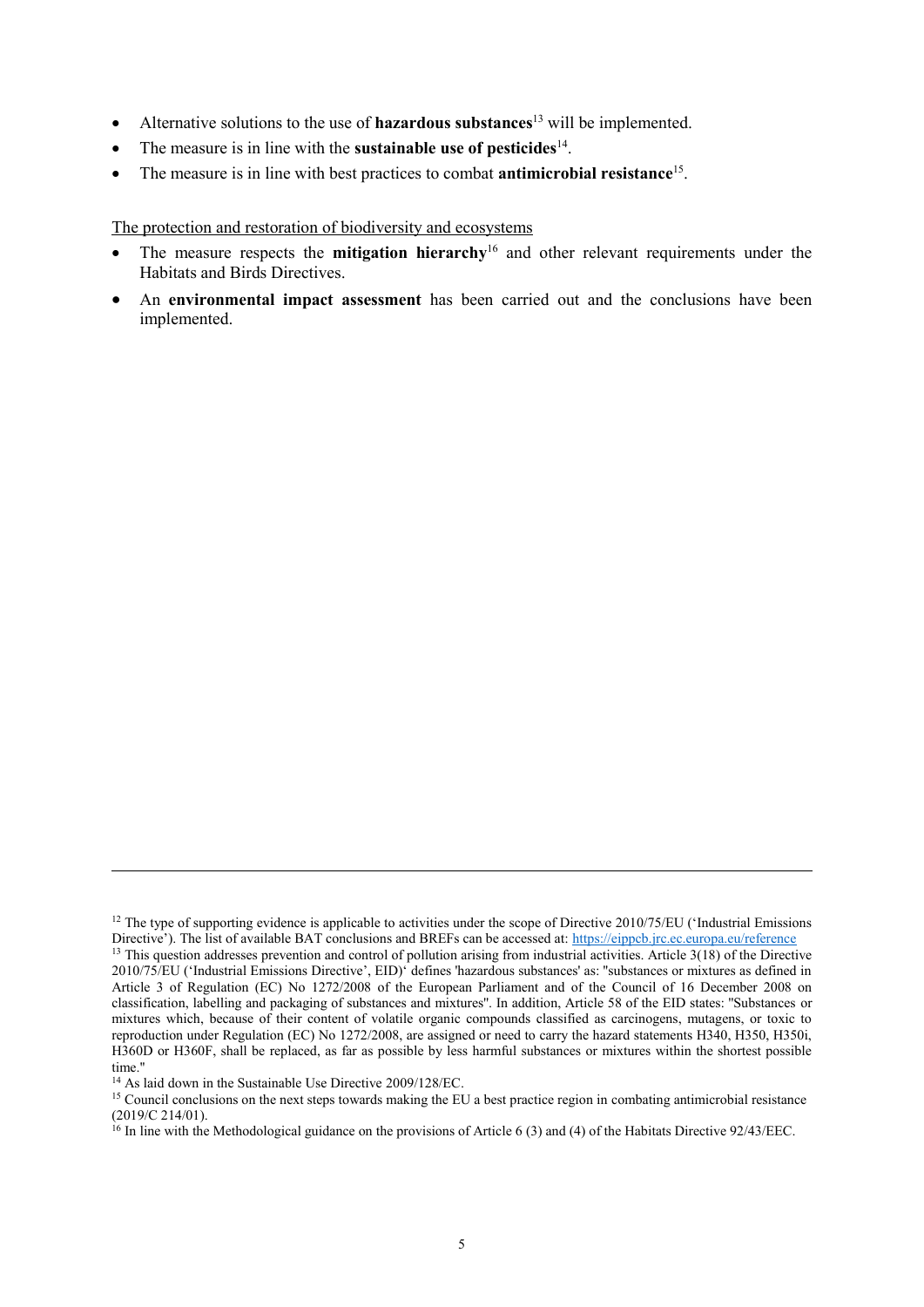**ANNEX III: Specific conditions for compliance with the climate change mitigation objective of DNSH under the RRF for measures related to power and/or heat generation, as well as related transmission and distribution infrastructure, using natural gas**

- Support for measures related to **natural gas-based power and/or heat generation** can exceptionally be given on a case-by-case basis in Member States that face significant challenges in the transition away from carbon-intensive energy sources, provided that this support would contribute to the EU's decarbonisation objectives for 2030 and 2050, if:
	- o Measures relate to future-proof, flexible and efficient gas-fired power production or gasfired Combined Heat and Power, with GHG emissions lower than  $250 \text{ gCO}_2$ e/kWh over the economic life-time of the facility;

or

- o Measures relate to future-proof, flexible and efficient gas-fired power production or gasfired Combined Heat and Power, enabled for the use of renewable and low-carbon gases and:
	- the RRP includes credible plans or commitments to increase usage of renewable and low-carbon gases; and
	- result in the simultaneous closure of a significantly more carbon-intensive power plant and/or heat generation facility (e.g. coal, lignite or oil) with at least the same capacity, leading to a significant decrease in GHG emissions; and
	- **the Member State concerned can demonstrate that they have a credible trajectory** for increasing the share of renewables towards their 2030 renewables target; and
	- the RRP includes concrete reforms and investments to increase the share of renewables.
- Support for measures related to **natural gas-based generation facilities in district heating and cooling systems** can exceptionally be given, if the facility meets the requirements of 'efficient district heating and cooling' systems (as defined in Article 2(41) of the Directive 2012/27/EU) and meets the conditions for natural gas-based heat/power generation as described in the first bullet of this Annex.
- Support for measures related to **district heating and cooling networks that obtain heat/cool from facilities using natural gas** can exceptionally be given, if:
	- o they are a part of 'efficient district heating and cooling' systems (as defined in Article 2(41) of the Directive 2012/27/EU), obtaining heat/cool from existing facilities that meet the conditions for natural gas-based heat/power generation as described in the first bullet;  $\alpha$ r
	- o investments in the heat/power generation facility start within three years of the modernisation of the network, aim at making the whole system efficient (as defined in Article 2(41) of the Directive 2012/27/EU) and meet the conditions for natural gas-based heat/power generation as described in the first bullet.
- Support for measures related to **transmission and distribution infrastructure of gaseous fuels** is possible, if they enable at the time of construction the transport (and/or storage) of renewable and low-carbon gases.
- Support for measures related to **natural gas-based boilers and heating systems (and related**  distribution infrastructure) can exceptionally be given, on a case-by-case basis, if: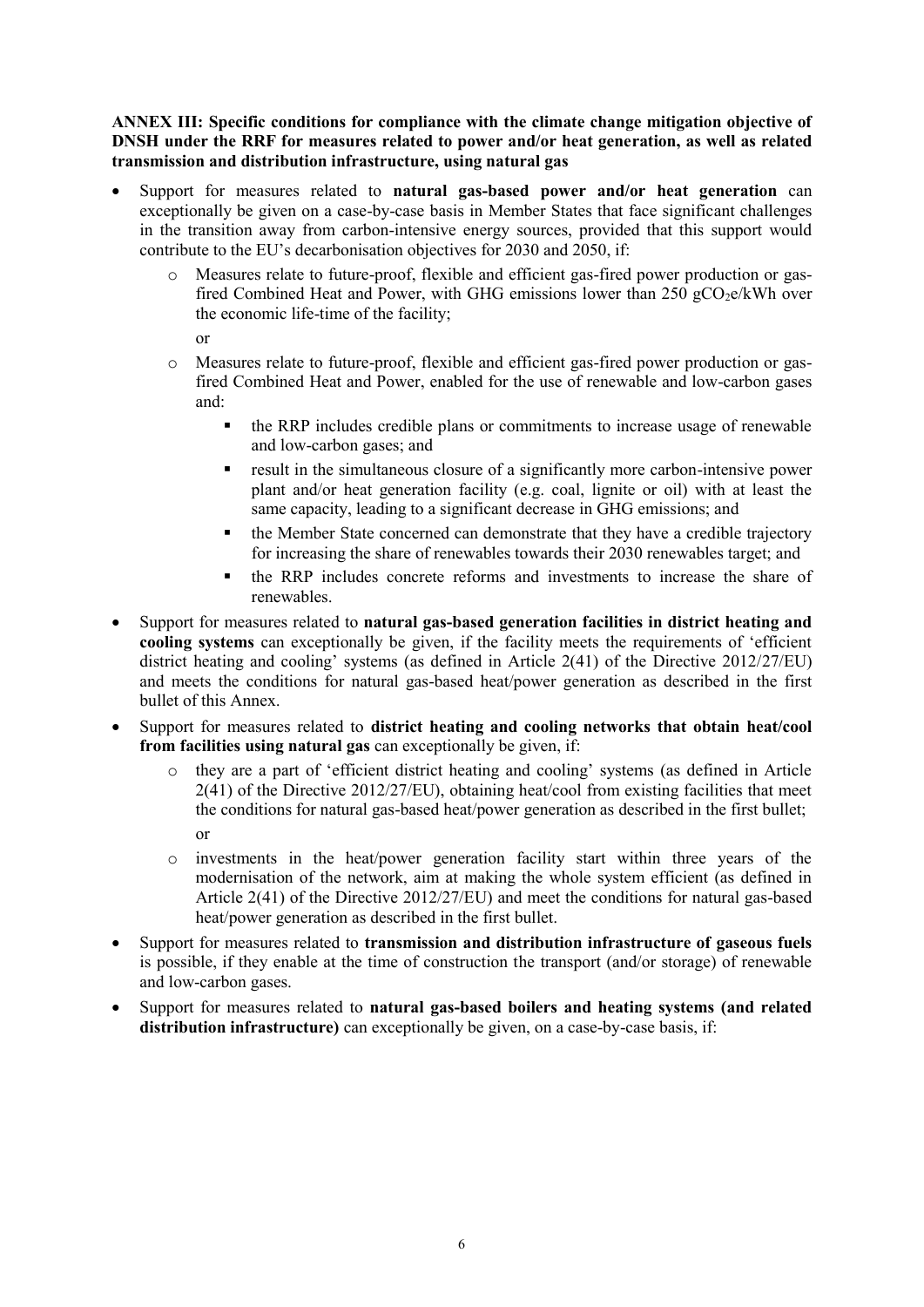- $\circ$  they are either in line with Article 7(2) of the Energy Labelling Framework Regulation (EU) 2017/1369<sup>17</sup> or are being installed in buildings that are part of a wider energy efficiency or building renovation programme, in line with long-term renovation strategies under the Energy Performance of Buildings Directive, leading to a substantial improvement in energy performance, and
- o lead to a significant decrease in GHG emissions; and
- o lead to a significant improvement of the environment (notably due to pollution reduction) and public health, in particular in areas where the EU air quality standards set by Directive 2008/50/EU are exceeded or risk being exceeded, such as when replacing coalor oil-based heating systems and boilers.

<sup>&</sup>lt;sup>17</sup> Article 7(2) of the any Energy Labelling Framework Regulation (EU)  $2017/1369$  stipulates that incentives provided by Member States must aim at the highest two significantly populated classes of energy efficiency, or at higher classes as laid down in a delegated act. For space and water heaters, fossil-fuelled products are generally not in these classes with the possible exception of gas fired micro-cogeneration products.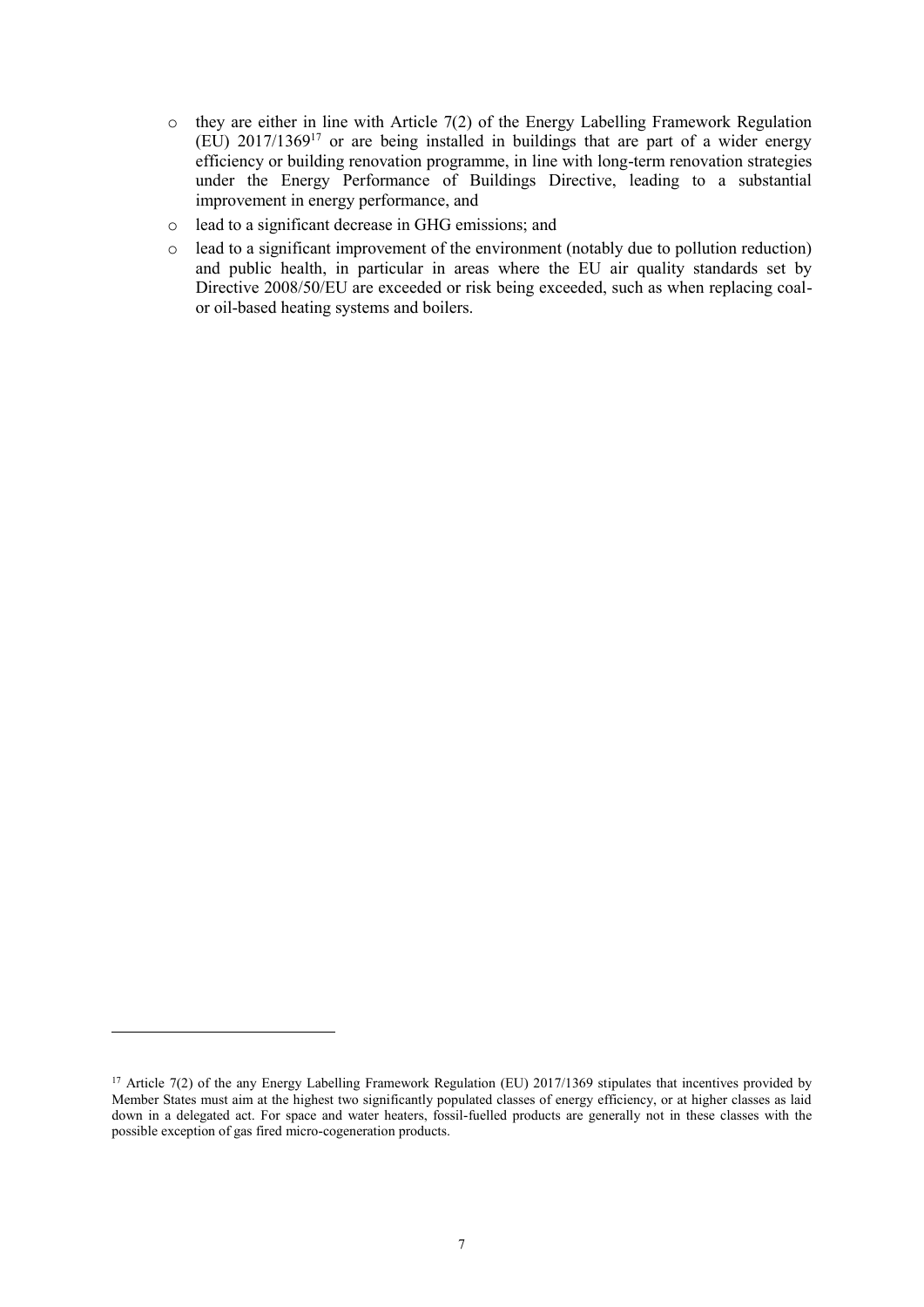#### **ANNEX IV: Worked out examples of how to implement the DNSH assessment**

*This section provides worked out examples of hypothetical measures and the general elements that could form part of the DNSH assessment, using the two steps of the checklist described in Section 3. These examples are provided without prejudice to the level of detail or content required in the description of the measure and the actual DNSH assessment to be performed in the RRPs. The DNSH assessment that will be ultimately required depends on the nature and features of each measure, and cannot be exhaustively covered for the purposes of this document.* 

#### Example 1: Energy efficiency measures in existing buildings, including replacement of heating and cooling systems

#### *Description of the measure*

Investments in a broad energy efficiency building renovation programme, leading to a substantial improvement in energy performance, aimed at renovation of existing residential housing stock through a variety of energy efficiency measures, including insulation, efficient windows, replacement of heating and cooling systems, green roofs, and installing renewable energy generation equipment (e.g. solar PV panels).

|  |  |  | Part 1 of the DNSH checklist |
|--|--|--|------------------------------|
|--|--|--|------------------------------|

| Please indicate which of the<br>environmental<br>objectives<br>below require a substantive<br>DNSH assessment of the<br>measure | Yes | No | Justification if 'No' has been selected                                                                                                                                                                                                                                                                                                                                                                                                                                                      |
|---------------------------------------------------------------------------------------------------------------------------------|-----|----|----------------------------------------------------------------------------------------------------------------------------------------------------------------------------------------------------------------------------------------------------------------------------------------------------------------------------------------------------------------------------------------------------------------------------------------------------------------------------------------------|
| Climate change mitigation                                                                                                       | X   |    |                                                                                                                                                                                                                                                                                                                                                                                                                                                                                              |
| Climate change adaptation                                                                                                       | X   |    |                                                                                                                                                                                                                                                                                                                                                                                                                                                                                              |
| The sustainable use and<br>protection of water and<br>marine resources                                                          |     | X  | The activity that is supported by the measure has an insignificant foreseeable<br>impact on this environmental objective, taking into account both the direct and<br>primary indirect effects across the life cycle. No environmental degradation<br>risks related to preserving water quality and water stress are identified, as no<br>water fittings or water-using appliances are being installed.                                                                                       |
| circular<br>The<br>economy,<br>including waste prevention<br>and recycling                                                      | X   |    |                                                                                                                                                                                                                                                                                                                                                                                                                                                                                              |
| Pollution<br>prevention<br>and<br>control to air, water or land                                                                 | X   |    |                                                                                                                                                                                                                                                                                                                                                                                                                                                                                              |
| The protection and restoration<br>of<br>biodiversity<br>and<br>ecosystems                                                       |     | X  | The activity that is supported by the measure has an insignificant foreseeable<br>impact on this environmental objective, taking into account both the direct and<br>primary indirect effects across the life cycle. The building renovation<br>programme does not concern buildings located in or near biodiversity-sensitive<br>areas (including the Natura 2000 network of protected areas, UNESCO World<br>Heritage sites and Key Biodiversity Areas, as well as other protected areas). |

|  | Part 2 of the DNSH checklist |
|--|------------------------------|
|  |                              |

| <i><u><b>Ouestions</b></u></i>                                                                        | No | Substantive justification                                                                                                                                                                                                                                                                                                                                                                                                                                                                                                                                                                                                                                                                                                                                                               |
|-------------------------------------------------------------------------------------------------------|----|-----------------------------------------------------------------------------------------------------------------------------------------------------------------------------------------------------------------------------------------------------------------------------------------------------------------------------------------------------------------------------------------------------------------------------------------------------------------------------------------------------------------------------------------------------------------------------------------------------------------------------------------------------------------------------------------------------------------------------------------------------------------------------------------|
| <i>Climate change mitigation:</i> Is the<br>measure expected to lead to<br>significant GHG emissions? | X  | The measure is eligible for intervention field 025 in the Annex to the RRF<br>Regulation with a climate change coefficient of 40%.<br>The measure is not expected to lead to significant GHG emissions because:<br>The building is not dedicated to extraction, storage, transport or<br>manufacture of fossil fuels.<br>The renovation programme has the potential to reduce energy use, increase<br>energy efficiency, leading to a substantial improvement in energy<br>performance of the buildings concerned, and significantly reduce GHG<br>emissions (see specifications of the measure on page X of the RRP and<br>specifications in the next point below). As such, it will contribute to the<br>national target of energy efficiency increase per year, set out according to |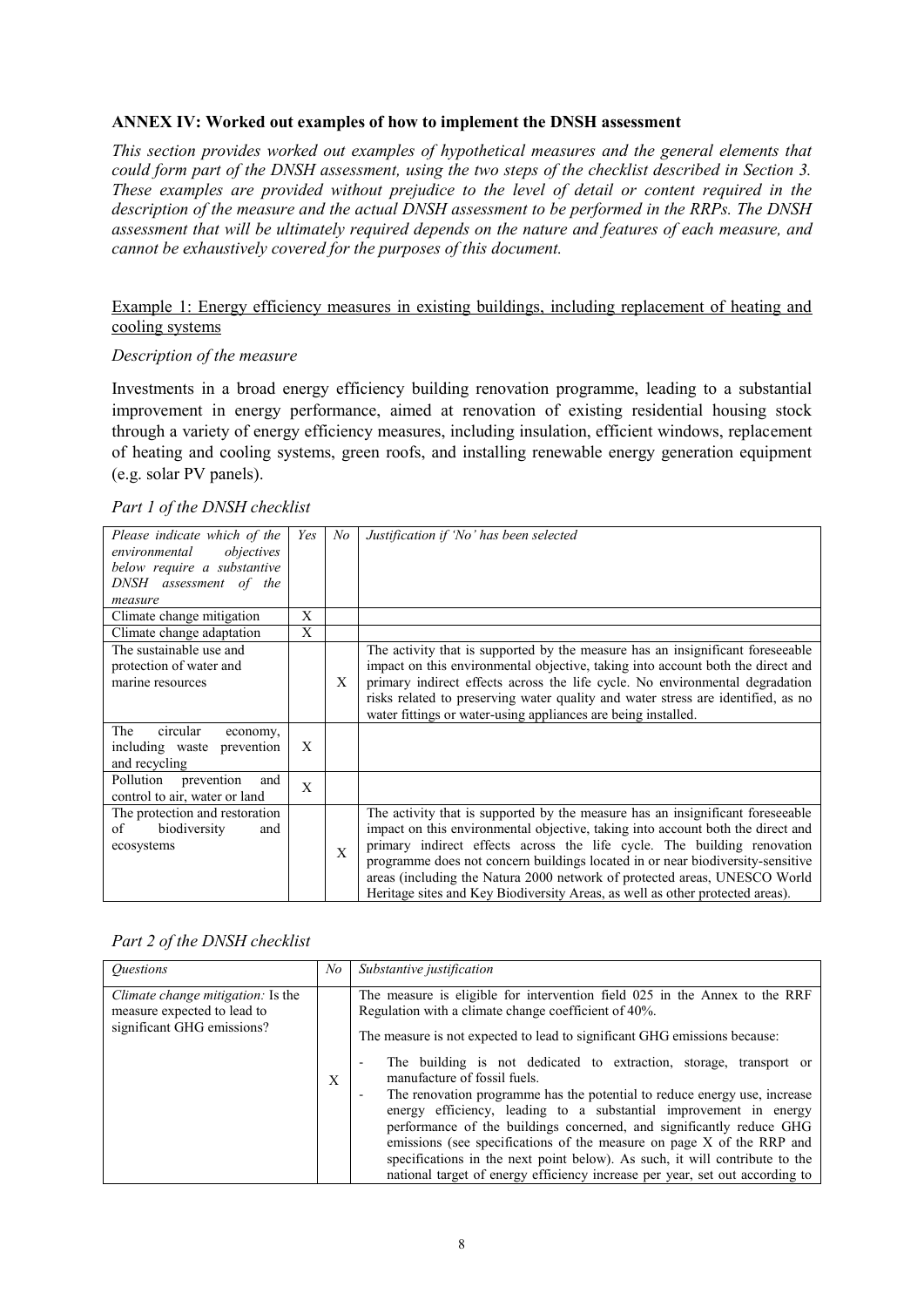|                                                                                                                                                                                                                                                                                                                                                                                                                                                                                                                                                                                                                                                            |             | the Energy Efficiency Directive (2012/27/EU) and the Nationally<br>Determined Contributions to the Paris Climate Agreement.<br>This measure will lead to a significant reduction in GHG emissions, i.e. an<br>estimated XX kt of GHG emissions per year, which corresponds to X% of<br>national GHG emissions from the residential sector (see analysis in page X<br>in the RRP).<br>The renovation programme will, amongst others, include the replacement<br>of coal/oil-based heating systems with gas condensing boilers:<br>These boilers correspond to class A, which is below the highest<br>$\circ$<br>two significantly populated classes of energy efficiency in this<br>Member State. Lower-carbon and more efficient alternatives<br>(notably, heat pumps of $A++$ and $A+$ classes) were considered<br>but due to the architecture of the buildings covered by the<br>programme, common heat pumps cannot be installed, and gas<br>condensing boilers of class A are the best-performing<br>technologically feasible alternative.<br>Moreover, the investments in gas condensing boilers are a part of<br>$\circ$<br>a wider energy efficiency building renovation programme, in line<br>with long-term renovation strategies under the Energy<br>Performance of Buildings Directive, and leading to a substantial<br>improvement in energy performance.<br>Alongside the installation of these boilers, the measure also<br>$\circ$<br>includes the installation of solar PV panels as part of these<br>building renovations.<br>In order to not hamper the deployment of low-carbon alternatives, in<br>particular heat pumps, across the Member State, reform X of this<br>component (see page Y of the RRP) will lead to a review of relative fuel<br>pricing. |
|------------------------------------------------------------------------------------------------------------------------------------------------------------------------------------------------------------------------------------------------------------------------------------------------------------------------------------------------------------------------------------------------------------------------------------------------------------------------------------------------------------------------------------------------------------------------------------------------------------------------------------------------------------|-------------|---------------------------------------------------------------------------------------------------------------------------------------------------------------------------------------------------------------------------------------------------------------------------------------------------------------------------------------------------------------------------------------------------------------------------------------------------------------------------------------------------------------------------------------------------------------------------------------------------------------------------------------------------------------------------------------------------------------------------------------------------------------------------------------------------------------------------------------------------------------------------------------------------------------------------------------------------------------------------------------------------------------------------------------------------------------------------------------------------------------------------------------------------------------------------------------------------------------------------------------------------------------------------------------------------------------------------------------------------------------------------------------------------------------------------------------------------------------------------------------------------------------------------------------------------------------------------------------------------------------------------------------------------------------------------------------------------------------------------------------------------------------------------------|
| Climate change adaptation. Is the<br>measure expected to lead to an<br>increased adverse impact of the<br>current climate and the expected<br>future climate, on the measure<br>itself or on people, nature or<br>assets?                                                                                                                                                                                                                                                                                                                                                                                                                                  | $\mathbf X$ | The physical climate risks that could be material to this measure were assessed<br>as part of an exposure analysis, covering current and future climate, which<br>demonstrated that buildings in the targeted climate zone will be exposed to<br>heatwaves. The measure requires the economic operators to ensure that the<br>technical building systems in the renovated buildings are optimised to provide<br>thermal comfort to the occupants even in those extreme temperatures. There is<br>thus no evidence of significant negative direct and primary indirect effects of the<br>measure across its life-cycle on this environmental objective.                                                                                                                                                                                                                                                                                                                                                                                                                                                                                                                                                                                                                                                                                                                                                                                                                                                                                                                                                                                                                                                                                                                          |
| Transition to a circular economy,<br>including waste prevention and<br>recycling: Is the measure expected<br>to:<br>lead to a significant increase<br>$\left( 1\right)$<br>in the generation, incineration<br>or disposal of waste, with the<br>exception of the incineration<br>of non-recyclable hazardous<br>waste; or<br>lead<br>significant<br>(ii)<br>to<br>inefficiencies in the direct or<br>indirect use of any natural<br>resource at any stage of its<br>life cycle which are not<br>minimised<br>adequate<br>by<br>measures; or<br>(iii) cause significant and long-<br>term harm to the environment<br>in respect to the circular<br>economy? | X           | The measure requires the economic operators carrying out the building<br>renovation to ensure that at least 70% (by weight) of the non-hazardous<br>construction and demolition waste (excluding naturally occurring material<br>referred to in category 17 05 04 in the European List of Waste established by<br>Decision 2000/532/EC) generated on the construction site will be prepared for<br>re-use, recycling and other material recovery, including backfilling operations<br>using waste to substitute other materials, in accordance with the waste hierarchy<br>and the EU Construction and Demolition Waste Management Protocol.<br>The measure includes technical specifications for the renewable energy<br>generation equipment that can be installed about their durability, reparability and<br>recyclability as specified on page X of the RRP. In particular, operators will<br>limit waste generation in processes related to construction and demolition, in<br>accordance with the EU Construction and Demolition Waste Management<br>Protocol. Building designs and construction techniques will support circularity<br>and in particular demonstrate, with reference to ISO 20887 or other standards for<br>assessing the disassemblability or adaptability of buildings, how they are<br>designed to be more resource efficient, adaptable, flexible and dismantleable to<br>enable reuse and recycling.                                                                                                                                                                                                                                                                                                                                               |
| Pollution prevention and control:<br>Is the measure expected to lead to<br>a significant increase in the<br>emissions of pollutants into air,<br>water or land?                                                                                                                                                                                                                                                                                                                                                                                                                                                                                            | $\mathbf X$ | The measure is not expected to lead to a significant increase in the emissions of<br>pollutants into air, water or land because:<br>The replacement of oil-based heating systems in particular will lead to<br>significant reductions of emissions to air and a subsequent improvement in<br>public health, in an area where the EU air quality standards set by Directive<br>2008/50/EU are exceeded or likely to be exceeded.<br>As described in the justification for the climate change mitigation objective,                                                                                                                                                                                                                                                                                                                                                                                                                                                                                                                                                                                                                                                                                                                                                                                                                                                                                                                                                                                                                                                                                                                                                                                                                                                               |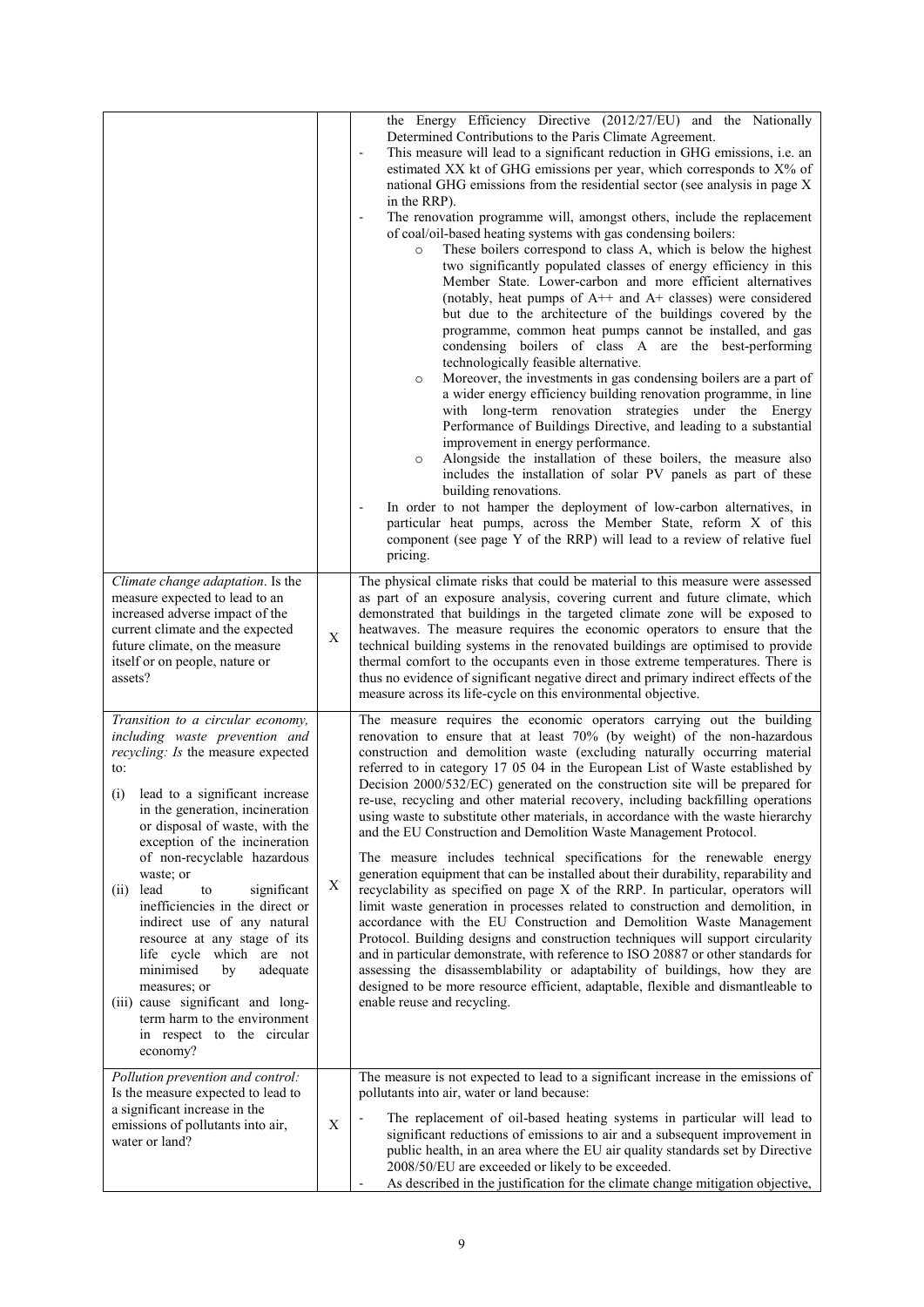| lower-impact alternatives were considered but are not technologically              |
|------------------------------------------------------------------------------------|
| feasible in the context of this programme. Moreover, the expected average          |
| lifetime of the boilers to be installed is 12 years.                               |
| The operators carrying out the renovation are required to ensure that              |
| building components and materials used in the building renovation do not           |
| contain asbestos nor substances of very high concern as identified on the          |
| basis of the list of substances subject to authorisation set out in Annex XIV      |
| to Regulation (EC) No 1907/2006.                                                   |
| The operators carrying out the renovation are required to ensure that              |
| building components and materials used in the building renovation that             |
| may come into contact with occupiers emit less than 0,06 mg of                     |
| formaldehyde per $m3$ of material or component and less than $0,001$ mg of         |
| categories 1A and 1B carcinogenic volatile organic compounds per m <sup>3</sup> of |
| material or component, upon testing in accordance with CEN/TS 16516 and            |
| ISO 16000-3 or other comparable standardised test conditions and                   |
| determination method.                                                              |
| Measures will be taken to reduce noise, dust and pollutant emissions during        |
| renovation works, as described on page X of the RRP.                               |
|                                                                                    |

#### Example 2: Waste management (construction and demolition waste processing)

#### *Description of the measure*

This measure is an investment to support the construction of recycling facilities for construction and demolition waste. More specifically, the facilities sort and process separately collected, nonhazardous and solid waste streams, including from the building renovation component of the RRP. The facilities recycle non-hazardous and solid waste into secondary raw materials by involving a mechanical transformation process. The objective of the measure is to convert more than 50%, in terms of weight, of the processed separately collected, non-hazardous and solid waste into secondary raw materials that are suitable for the substitution of primary construction materials.

| Please indicate which of the<br>environmental<br>objectives<br>below require a substantive<br>DNSH assessment of the<br>measure | Yes | N <sub>o</sub> | Justification if 'No' has been selected                                                                                                                                                                                                                                                                                                                                                                                                                                                                                                                                                                                                                                                                                                                                                   |
|---------------------------------------------------------------------------------------------------------------------------------|-----|----------------|-------------------------------------------------------------------------------------------------------------------------------------------------------------------------------------------------------------------------------------------------------------------------------------------------------------------------------------------------------------------------------------------------------------------------------------------------------------------------------------------------------------------------------------------------------------------------------------------------------------------------------------------------------------------------------------------------------------------------------------------------------------------------------------------|
| Climate change mitigation                                                                                                       |     | X              | The measure is eligible for the intervention field 045bis in the Annex to the RRF<br>Regulation with a climate change coefficient of 100% since the technical<br>specifications of the support to recycling facilities is conditional on achieving the<br>50% conversion rate. The objective of the measure and the nature of the<br>intervention field directly support the climate change mitigation objective.                                                                                                                                                                                                                                                                                                                                                                         |
| Climate change adaptation                                                                                                       | X   |                |                                                                                                                                                                                                                                                                                                                                                                                                                                                                                                                                                                                                                                                                                                                                                                                           |
| The sustainable use and<br>protection of water and<br>marine resources                                                          |     | X              | The activity that is supported by the measure has an insignificant foreseeable<br>impact on this environmental objective, taking into account both the direct and<br>primary indirect effects across the life cycle. No environmental degradation risks<br>related to preserving water quality and water stress are identified. In accordance<br>with Directive 2011/92/EU, the screening stage of the Environmental Impact<br>Assessment (EIA) process concluded that no significant effects are expected.<br>Where construction and demolition waste will be stored waiting to be processed<br>will have to be covered, and water infiltration on site will be managed, to avoid<br>that pollutants from the treated waste can be washed off into the local aquifer in<br>case of rain. |
| circular<br>The<br>economy,<br>including waste prevention<br>and recycling                                                      |     | X              | The measure is eligible for the intervention field 045bis in the Annex to the RRF<br>Regulation with an environmental coefficient of 100% since the technical<br>specifications of the support to recycling facilities is conditional on achieving the<br>50% conversion rate. The objective of the measure and the nature of the<br>intervention field directly supports the circular economy objective. The measure<br>is consistent with the [national/regional/local] waste management plan.                                                                                                                                                                                                                                                                                          |
| Pollution prevention and<br>control to air, water or land                                                                       |     | X              | The activity that is supported by the measure has an insignificant foreseeable<br>impact on this environmental objective, taking into account both the direct and<br>primary indirect effects across the life cycle. In accordance with Directives<br>2011/92/EU, the screening stage of the Environmental Impact Assessment (EIA)                                                                                                                                                                                                                                                                                                                                                                                                                                                        |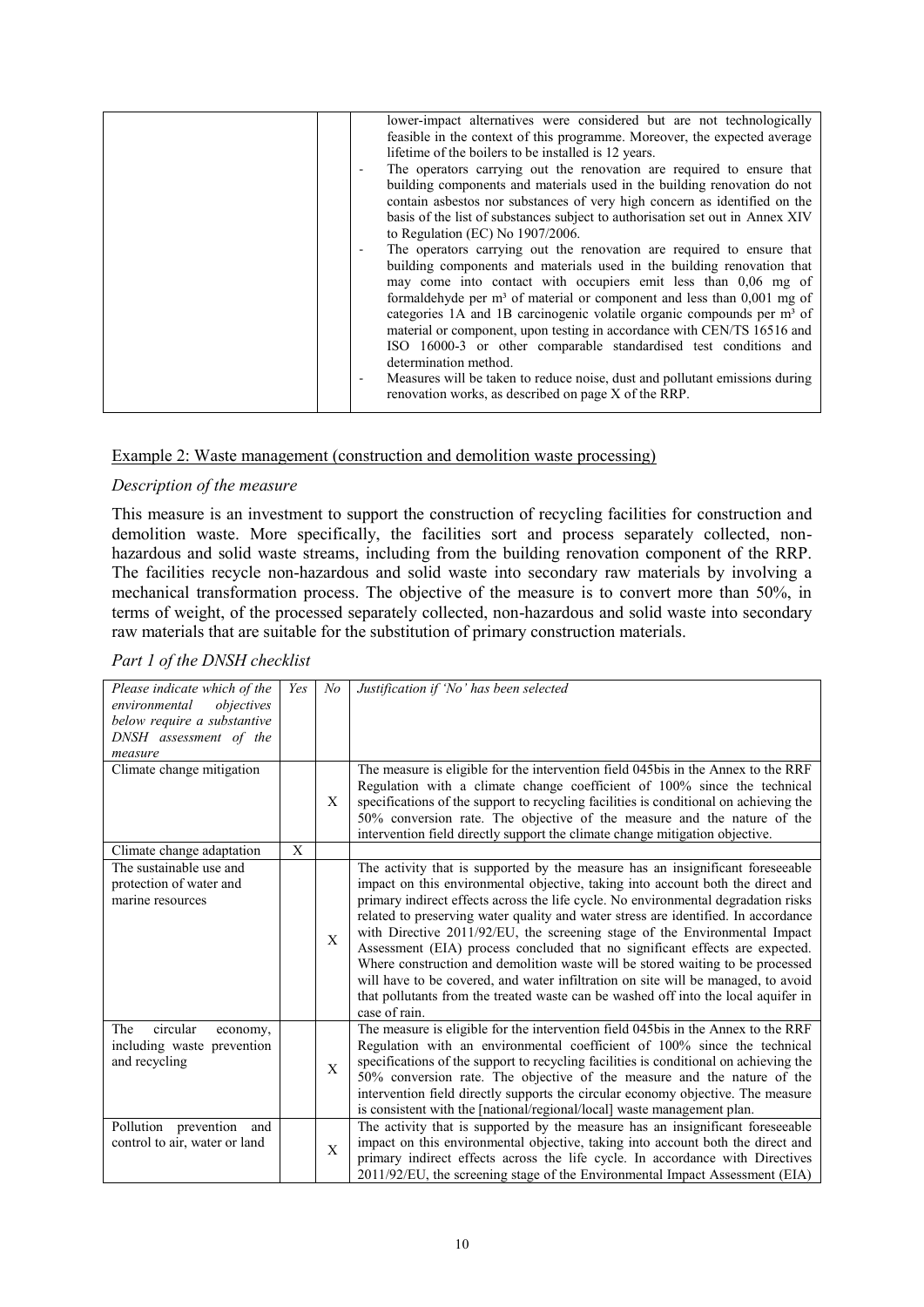|                                                                           |   | process was concluded that no significant effects are expected, based on<br>measures taken to reduce noise, dust and pollutant emissions during construction<br>of the recycling facility and its operation (sorting and treatment of waste). The<br>facilities supported by the measure apply the best available techniques described<br>in the Reference Document on Best Available Techniques (BREF) for waste<br>treatment industries. Measures taken to reduce noise, dust and pollutant<br>emissions during construction works are described on page X of the RRP.                                                                            |
|---------------------------------------------------------------------------|---|-----------------------------------------------------------------------------------------------------------------------------------------------------------------------------------------------------------------------------------------------------------------------------------------------------------------------------------------------------------------------------------------------------------------------------------------------------------------------------------------------------------------------------------------------------------------------------------------------------------------------------------------------------|
| The<br>and<br>protection<br>restoration of biodiversity<br>and ecosystems | X | The activity that is supported by the measure has an insignificant foreseeable<br>impact on this environmental objective, taking into account both the direct and<br>primary indirect effects across the life cycle. The operation is not located in or<br>near biodiversity-sensitive areas (including the Natura 2000 network of protected<br>areas, UNESCO World Heritage sites and Key Biodiversity Areas, as well as<br>other protected areas). In accordance with Directives 2011/92/EU and<br>92/43/EEC, the screening stage of the Environmental Impact Assessment (EIA)<br>process was concluded that no significant effects are expected. |

| <i><u><b>Ouestions</b></u></i>                                                                                                                                                                                         | No | Substantive justification                                                                                                                                                                                                                                                                                                                                                                                                                                                                                                                                            |
|------------------------------------------------------------------------------------------------------------------------------------------------------------------------------------------------------------------------|----|----------------------------------------------------------------------------------------------------------------------------------------------------------------------------------------------------------------------------------------------------------------------------------------------------------------------------------------------------------------------------------------------------------------------------------------------------------------------------------------------------------------------------------------------------------------------|
| Climate change adaptation: Is the<br>measure expected to lead to an<br>increased adverse impact of the current<br>climate and the expected future<br>climate, on the measure itself or on<br>people, nature or assets? |    | Since the measure relates to two facilities being constructed in proximity to<br>flood-prone areas and the expected life-span of the facilities exceed 10<br>years, a robust climate risk and vulnerability assessment has been<br>performed, using high resolution, state-of-the-art climate projections across<br>a range of future scenarios consistent with the expected lifetime of the<br>facilities. The conclusions of the assessment have been incorporated in the<br>design of the measure (see page $X$ in the RRP).                                      |
|                                                                                                                                                                                                                        | X  | Additionally, the measure specifies the obligation for the economic<br>operators to develop a plan to implement adaptation solutions to reduce<br>material physical climate risks to the recycling facilities (see page X in the<br>RRP). The obligation includes that adaptation solutions do not adversely<br>affect the adaptation efforts or the level of resilience to physical climate<br>risks of other people, of nature, of assets and of other economic activities<br>and are consistent with local, sectoral, regional or national adaptation<br>efforts. |

#### Example 3: Waste incinerator (example of non-compliance with DNSH)

#### *Description of the measure*

This measure is an investment to support the construction of new waste incinerators to increase the existing capacity in the country. The aim of the measure is to reduce the landfilling of non-hazardous municipal solid waste and generate energy through waste incineration (waste-to-energy).

| Please indicate which of the<br>objectives<br>environmental<br>below require a substantive<br>DNSH assessment of the<br>measure | Yes | No | Justification if 'No' has been selected                                                                                                                                                                                                                                                                                                                                                                                                                                                                                                                                                                                                           |
|---------------------------------------------------------------------------------------------------------------------------------|-----|----|---------------------------------------------------------------------------------------------------------------------------------------------------------------------------------------------------------------------------------------------------------------------------------------------------------------------------------------------------------------------------------------------------------------------------------------------------------------------------------------------------------------------------------------------------------------------------------------------------------------------------------------------------|
| Climate change mitigation                                                                                                       | X   |    |                                                                                                                                                                                                                                                                                                                                                                                                                                                                                                                                                                                                                                                   |
| Climate change adaptation                                                                                                       | X   |    |                                                                                                                                                                                                                                                                                                                                                                                                                                                                                                                                                                                                                                                   |
| The sustainable use and<br>protection of water and<br>marine resources                                                          |     | X  | In this particular case, the activity that is supported by the measure has an<br>insignificant foreseeable impact on this environmental objective, taking into<br>account both the direct and primary indirect effects across the life cycle. There<br>is evidence that the measure will not result in environmental degradation risks<br>related to preserving water quality and water stress in accordance with the<br>Water Framework Directive (2000/60/EC). In accordance with Directives<br>2011/92/EU, the screening stage of the Environmental Impact Assessment<br>(EIA) process was concluded that no significant effects are expected. |
| circular<br>The<br>economy,<br>prevention<br>including waste<br>and recycling                                                   | X   |    |                                                                                                                                                                                                                                                                                                                                                                                                                                                                                                                                                                                                                                                   |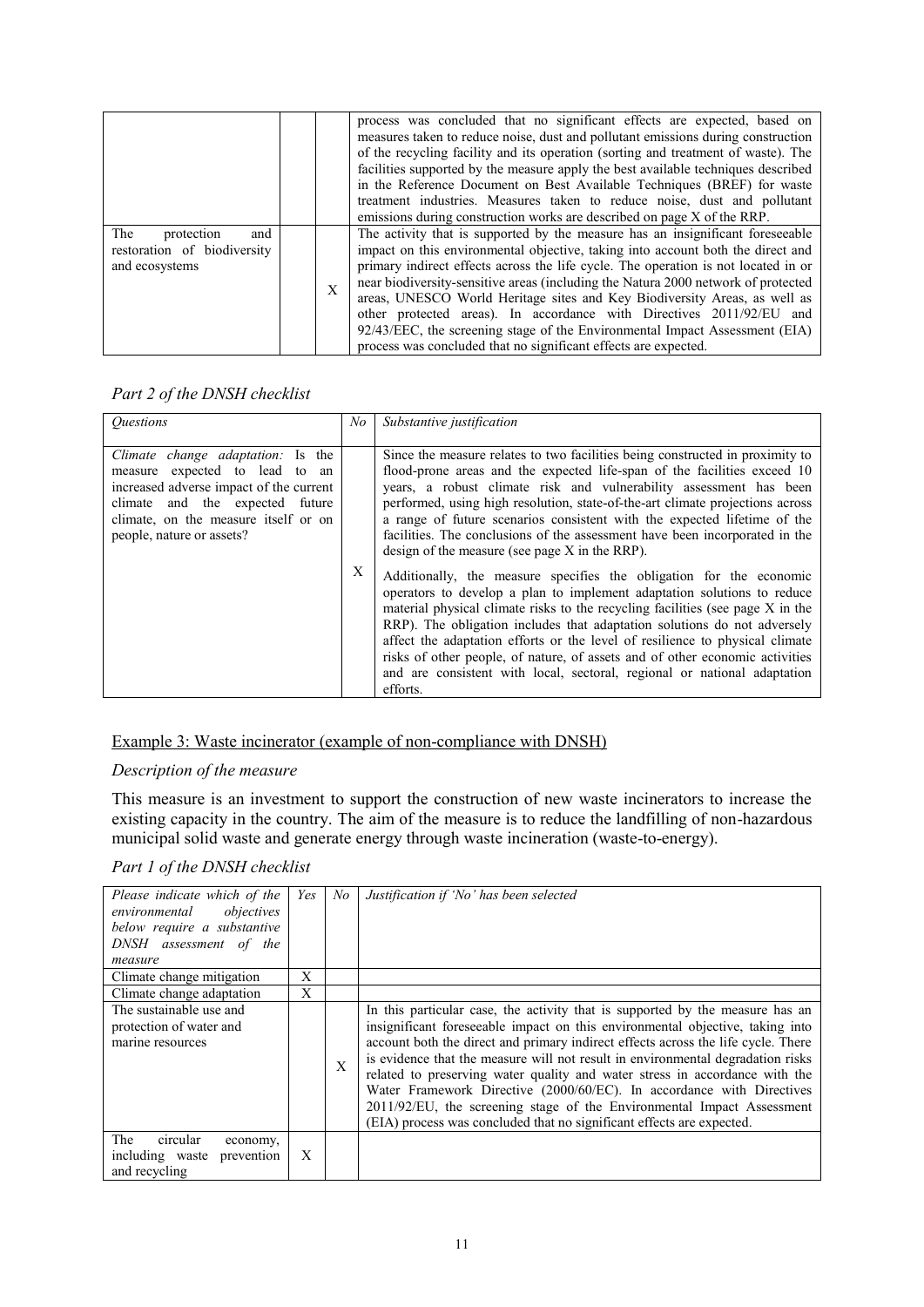| Pollution<br>prevention<br>and<br>control to air, water or land           | ٦z<br>77 |  |
|---------------------------------------------------------------------------|----------|--|
| The<br>protection<br>and<br>restoration of biodiversity<br>and ecosystems | X        |  |

| Questions                                                                                                                                                                                                                                                                                                                                                                                                                                                                                                                                                                                                              | N <sub>O</sub>                                | Substantive justification                                                                                                                                                                                                                                                                                                                                                                                                                                                                                                                                                                                                                                                                                                                                                                                                                                                                                                                                                                                                                                                                                                                                                                                                                                                                                                                                                                                                                                                                                                                    |
|------------------------------------------------------------------------------------------------------------------------------------------------------------------------------------------------------------------------------------------------------------------------------------------------------------------------------------------------------------------------------------------------------------------------------------------------------------------------------------------------------------------------------------------------------------------------------------------------------------------------|-----------------------------------------------|----------------------------------------------------------------------------------------------------------------------------------------------------------------------------------------------------------------------------------------------------------------------------------------------------------------------------------------------------------------------------------------------------------------------------------------------------------------------------------------------------------------------------------------------------------------------------------------------------------------------------------------------------------------------------------------------------------------------------------------------------------------------------------------------------------------------------------------------------------------------------------------------------------------------------------------------------------------------------------------------------------------------------------------------------------------------------------------------------------------------------------------------------------------------------------------------------------------------------------------------------------------------------------------------------------------------------------------------------------------------------------------------------------------------------------------------------------------------------------------------------------------------------------------------|
| mitigation:<br>Climate change<br>Is<br>the<br>measure expected to lead to significant<br>GHG emissions?                                                                                                                                                                                                                                                                                                                                                                                                                                                                                                                | X                                             | The facilities supported by the measure aim to minimise $CO2$<br>emissions of fossil origin. This is ensured by incinerating only<br>biomass (and not fossil) material. This is substantiated (see page<br>X in the RRP) and incorporated in the relevant targets linked to<br>Component Y.                                                                                                                                                                                                                                                                                                                                                                                                                                                                                                                                                                                                                                                                                                                                                                                                                                                                                                                                                                                                                                                                                                                                                                                                                                                  |
|                                                                                                                                                                                                                                                                                                                                                                                                                                                                                                                                                                                                                        |                                               | A monitoring plan is in place for leakage of GHG emissions at<br>each facility, in particular from stored waste to be processed, as<br>reflected in the design of the measure on page $X$ in the RRP.                                                                                                                                                                                                                                                                                                                                                                                                                                                                                                                                                                                                                                                                                                                                                                                                                                                                                                                                                                                                                                                                                                                                                                                                                                                                                                                                        |
| adaptation:<br>Climate change<br>Is<br>the<br>measure expected to lead to an increased<br>adverse impact of the current climate and<br>the expected future climate, on the<br>measure itself or on people, nature or<br>assets?                                                                                                                                                                                                                                                                                                                                                                                        |                                               | Since the three waste incinerators to be supported by the measure<br>are located in landslide prone areas and with an expected life-<br>span of the facilities of 25-30 years, a robust climate risk and<br>vulnerability assessment has been performed, using high<br>resolution, state-of-the-art climate projections across a range of<br>future scenarios consistent with the expected lifetime of the<br>facilities. The conclusions of the assessment have been<br>incorporated in the design of the measure (see page X in the<br>RRP).                                                                                                                                                                                                                                                                                                                                                                                                                                                                                                                                                                                                                                                                                                                                                                                                                                                                                                                                                                                               |
|                                                                                                                                                                                                                                                                                                                                                                                                                                                                                                                                                                                                                        | $\mathbf X$                                   | Additionally, the measure specifies the obligation for the<br>economic operators to develop a plan to implement adaptation<br>solutions to reduce material physical climate risks to the waste<br>incinerators (see page X in the RRP). The obligation further<br>includes that adaptation solutions do not adversely affect the<br>adaptation efforts or the level of resilience to physical climate<br>risks of other people, of nature, of assets and of other economic<br>activities and are consistent with local, sectoral, regional or<br>national adaptation efforts.                                                                                                                                                                                                                                                                                                                                                                                                                                                                                                                                                                                                                                                                                                                                                                                                                                                                                                                                                                |
| Transition to a circular economy,<br>including waste prevention and recycling:<br>Is the measure expected to:<br>lead to a significant increase in the<br>(i)<br>generation, incineration or disposal<br>of waste, with the exception of the<br>incineration<br>of<br>non-recyclable<br>hazardous waste; or<br>lead to significant inefficiencies in<br>(11)<br>the direct or indirect use of any<br>natural resource at any stage of its<br>life cycle which are not minimised<br>by adequate measures; or<br>(iii) cause significant and long-term harm<br>to the environment in respect to the<br>circular economy? | Example of<br>non-<br>compliance<br>with DNSH | While this measure aims to divert, among others, combustible<br>non-recyclable waste from landfills, the Commission would likely<br>consider this measure to develop or "lead to a significant<br>increase in the generation, incineration or disposal of waste,<br>with the exception of the incineration of non-recyclable<br>hazardous waste" for the following reasons.<br>The construction of new waste incinerators to increase the<br>existing incineration capacity in the country leads to a<br>significant increase in the incineration of waste, which does not<br>fall under the category of non-recyclable hazardous waste.<br>Therefore, it is in direct breach of Article 17(1)d(ii) ('Significant<br>harm to environmental objectives') of the Taxonomy Regulation.<br>The measure hampers the development and deployment of<br>available low-impact alternatives with higher levels of<br>environmental performance (e.g. reuse, recycling), and could<br>lead to a lock-in of high-impact assets, considering their lifetime<br>and capacity. Significant amounts of non-hazardous waste<br>(recyclable and non-recyclable, indistinctively) might be used as<br>feedstock, thus hampering, as regards recyclable waste,<br>treatment ranking higher in the waste hierarchy, including<br>recycling. This would undermine the achievement of recycling<br>targets at national/regional level and the national/regional/local<br>Waste Management Plan adopted in accordance with the<br>amended Waste Framework Directive. |
| Pollution prevention and control: Is the<br>measure expected to lead to a significant                                                                                                                                                                                                                                                                                                                                                                                                                                                                                                                                  | X                                             | The measure requires the facilities supported to apply the best<br>available techniques laid out in the BAT Conclusions for Waste                                                                                                                                                                                                                                                                                                                                                                                                                                                                                                                                                                                                                                                                                                                                                                                                                                                                                                                                                                                                                                                                                                                                                                                                                                                                                                                                                                                                            |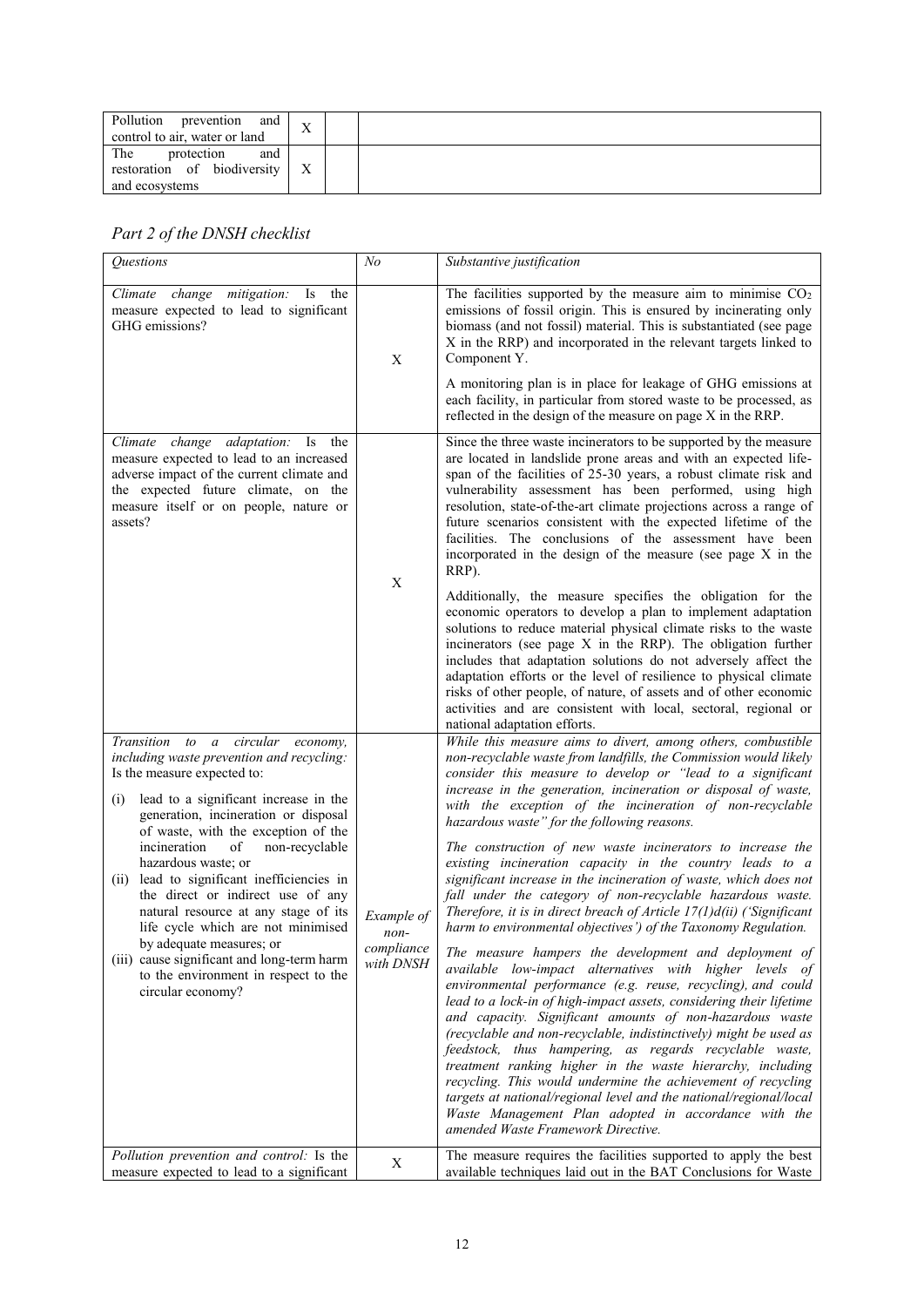|               | increase in the emissions of pollutants<br>into air, water or land?                                                                                                             |   | Incineration (Commission Implementing Decision<br>(EU)<br>$2019/2010$ ). This is ensured by the design of the measure (see<br>page $X$ in the RRP).                                                                                                                                                                                                        |
|---------------|---------------------------------------------------------------------------------------------------------------------------------------------------------------------------------|---|------------------------------------------------------------------------------------------------------------------------------------------------------------------------------------------------------------------------------------------------------------------------------------------------------------------------------------------------------------|
|               |                                                                                                                                                                                 |   | The facilities supported by the measure have secured the relevant<br>environmental permit and include mitigation and monitoring of<br>environmental impacts, based on measures taken to reduce and<br>control the level of noise, dust and other pollutant emissions<br>during construction, maintenance works and operation (see page<br>$X$ in the RRP). |
| to be:<br>(i) | Protection and restoration of biodiversity<br>and ecosystems: Is the measure expected<br>significantly detrimental to the<br>good condition and resilience of<br>ecosystems; or | X | An Environmental Impact Assessment (EIA) or screening has<br>been completed in accordance with Directive 2011/92/EU, and<br>the required mitigation measures for protecting the environment<br>have been/will be implemented and reflected in the milestones<br>and targets of measure $X$ in Component Y (see page $X$ in the<br>RRP).                    |
| (ii)          | detrimental to the conservation<br>status of habitats and species,<br>including<br>of Union<br>those<br>interest?                                                               |   | The incinerators will not be located in or near biodiversity-<br>sensitive areas (including the Natura 2000 network of protected<br>areas, UNESCO World Heritage sites and Key Biodiversity<br>Areas, as well as other protected areas).                                                                                                                   |

# Example 4: Transport infrastructure (roads)

#### *Description of the measure*

This measure would consist of investments across two sub-measures:

- Construction of a new highway, part of the Core TEN-T Network, aimed at (i) better connecting a remote region of a Member State with the rest of the country and (ii) improving road safety.
- Construction of electric charging (one charging point per ten vehicles) and hydrogen refuelling points (one refuelling point every X km) along the new highway.

| environmental objectives<br>require a substantive<br>assessment of the measure | Please indicate which of the<br>below<br><b>DNSH</b>            | Yes          | N <sub>0</sub> | Justification if 'No' has been selected                                                                                                                                                                                                                                                                                                                                                                                                                                                                                                                                                         |
|--------------------------------------------------------------------------------|-----------------------------------------------------------------|--------------|----------------|-------------------------------------------------------------------------------------------------------------------------------------------------------------------------------------------------------------------------------------------------------------------------------------------------------------------------------------------------------------------------------------------------------------------------------------------------------------------------------------------------------------------------------------------------------------------------------------------------|
| Climate change<br>mitigation                                                   | Construction of<br>the new<br>highway                           | X            |                |                                                                                                                                                                                                                                                                                                                                                                                                                                                                                                                                                                                                 |
|                                                                                | Construction of<br>charging and<br>refuelling<br>infrastructure |              | X              | This sub-measure is eligible for intervention field 077 in the Annex to the<br>RRF Regulation with a climate change coefficient of 100%.<br>In addition, electric charging and hydrogen refuelling infrastructure<br>(which will be based on green hydrogen produced by electrolysers)<br>promotes electrification and as such can be considered a necessary<br>investment to enable the shift to an effective climate-neutral economy.<br>Justification and evidence of upscaling of renewables generation capacity<br>at the national level is provided in component X, pages Y-Z of the RRP. |
| Climate change adaptation                                                      |                                                                 | X            |                |                                                                                                                                                                                                                                                                                                                                                                                                                                                                                                                                                                                                 |
| The sustainable use and protection<br>of water and marine resources            |                                                                 | X            |                |                                                                                                                                                                                                                                                                                                                                                                                                                                                                                                                                                                                                 |
| waste prevention and recycling                                                 | The circular economy, including                                 | $\mathbf{X}$ |                |                                                                                                                                                                                                                                                                                                                                                                                                                                                                                                                                                                                                 |
| air, water or land                                                             | Pollution prevention and control to                             | X            |                |                                                                                                                                                                                                                                                                                                                                                                                                                                                                                                                                                                                                 |
|                                                                                | The protection and restoration of                               | X            |                |                                                                                                                                                                                                                                                                                                                                                                                                                                                                                                                                                                                                 |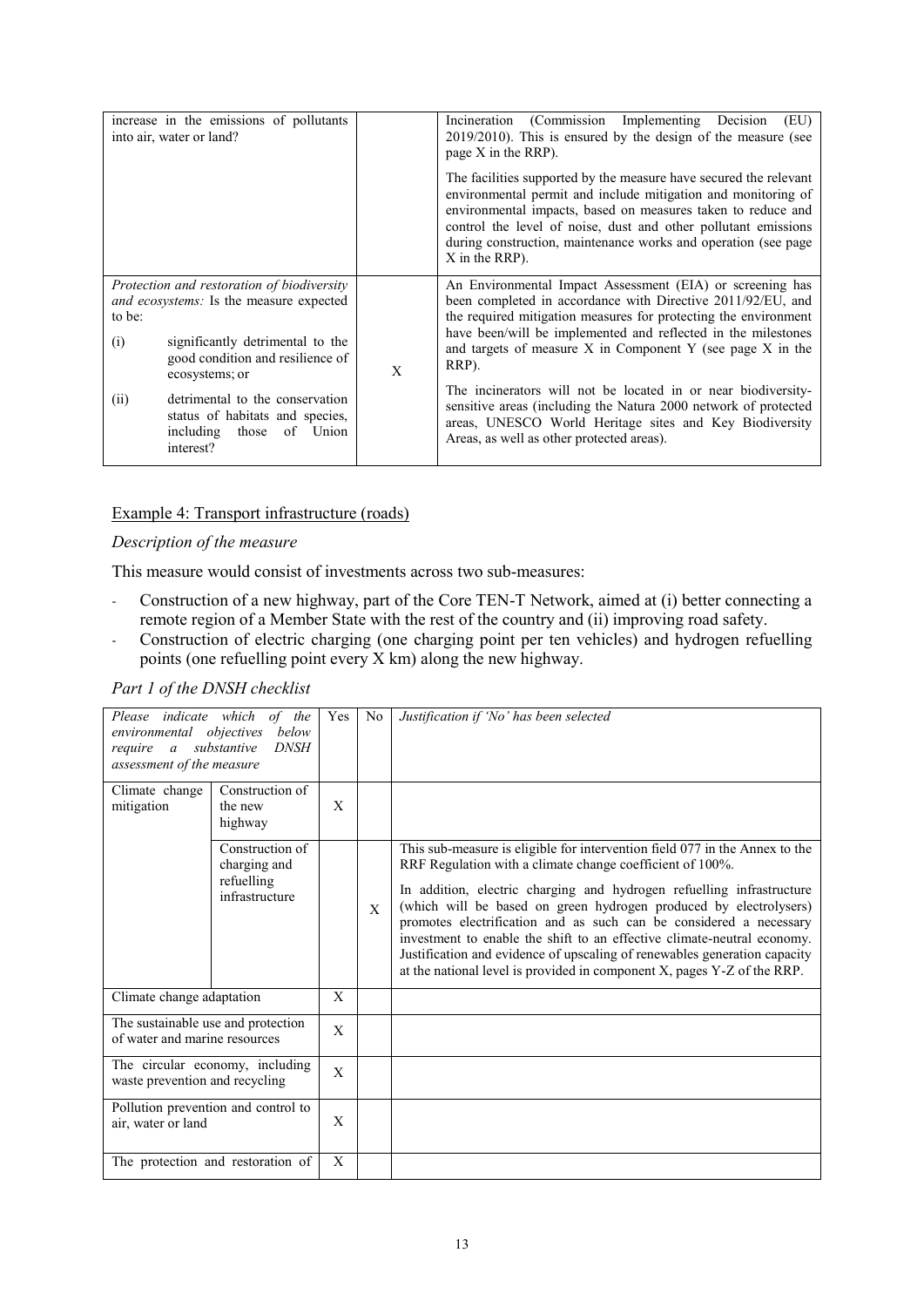| hiodiversity.<br>and ecosystems |  |  |
|---------------------------------|--|--|
| $\sim$ $\sim$                   |  |  |

| <b>Ouestions</b>                                                                                                                                                                                                                                                                                                    | $\sqrt{N}$  | Substantive justification                                                                                                                                                                                                                                                                                                                                                                                                                                                                                                                                                                                                                                                                                                                                                                                                                                                                                                                                                                                                                                                                                                                                                                                                                                                                                                                                                                                          |
|---------------------------------------------------------------------------------------------------------------------------------------------------------------------------------------------------------------------------------------------------------------------------------------------------------------------|-------------|--------------------------------------------------------------------------------------------------------------------------------------------------------------------------------------------------------------------------------------------------------------------------------------------------------------------------------------------------------------------------------------------------------------------------------------------------------------------------------------------------------------------------------------------------------------------------------------------------------------------------------------------------------------------------------------------------------------------------------------------------------------------------------------------------------------------------------------------------------------------------------------------------------------------------------------------------------------------------------------------------------------------------------------------------------------------------------------------------------------------------------------------------------------------------------------------------------------------------------------------------------------------------------------------------------------------------------------------------------------------------------------------------------------------|
| Climate change mitigation: Is the<br>measure expected to lead to<br>significant GHG emissions?                                                                                                                                                                                                                      | X           | (Only regarding the sub-measure on the construction of a new highway:)<br>The measure is not expected to lead to significant GHG emissions, as the new<br>highway forms part of the comprehensive transport plan <sup>18</sup> aimed at<br>decarbonising transport in line with 2030 and 2050 climate targets. In particular,<br>this is due to the following accompanying measures:<br>the coupling of the road investment with electric charging and hydrogen<br>refuelling infrastructure;<br>reform X (pages Y-Z) of this component, which introduces tolling for this<br>road and others;<br>reform Y (pages Y-Z) of this component, which increases taxation for<br>conventional fuels;<br>reform Z (pages Y-Z) of this component, which provides incentives for the<br>purchasing of zero emission vehicles;<br>and measures XX and XY (pages Y-Z) of this component, which support<br>the modal shift towards rail and/or inland waterways.                                                                                                                                                                                                                                                                                                                                                                                                                                                                |
| Climate change adaptation: Is the<br>measure expected to lead to an<br>increased adverse impact of the<br>current climate and the expected<br>future climate, on the measure<br>itself or on people, nature or<br>assets?                                                                                           | X           | Since the measure relates to the construction of a road and related charging and<br>refuelling infrastructure in an area prone to heat stress and temperature<br>variability and the expected life-span of the assets exceeds 10 years, a climate<br>risk and vulnerability assessment has been performed, using climate projections<br>across a range of future scenarios consistent with the expected lifetime of the<br>facilities. In particular, a flood risk analysis was carried out and two segments<br>where specific adaptation solution need to be implemented have been identified.<br>Special attention has been paid to sensitive elements like bridges and tunnels.<br>The conclusions of the assessment have been incorporated in the design of the<br>measure (see page X in the RRP).<br>Additionally, the measure specifies the obligation for the economic operators to<br>develop a plan to implement adaptation solutions to reduce material physical<br>climate risks to the road and related charging and refuelling infrastructure (see<br>page X in the RRP). The obligation includes that adaptation solutions do not<br>adversely affect the adaptation efforts or the level of resilience to physical<br>climate risks of other people, of nature, of assets and of other economic<br>activities and are consistent with local, sectoral, regional or national adaptation<br>efforts. |
| Sustainable use and protection of<br>water and marine resources: Is the<br>measure expected to be<br>detrimental:<br>(i) to the good status or the good<br>ecological potential of bodies<br>of water, including surface<br>water and groundwater; or<br>(ii) to the good environmental<br>status of marine waters? | $\mathbf X$ | An Environmental Impact Assessment (EIA) was carried out for the construction<br>of the road and installation of the related charging and refuelling infrastructure,<br>in accordance with Directive 2011/92/EU. The required mitigation steps for<br>protecting the environment will be implemented, which has been reflected in the<br>design of the measure (see page X in the RRP). The EIA included an assessment<br>of the impact on water in accordance with Directive 2000/60/EC and the risks<br>identified have been addressed in the design of the measure (see page X in the<br>RRP).<br>Environmental degradation risks related to preserving water quality and<br>avoiding water stress are identified and addressed in accordance with the<br>requirements under Directive 2000/60/EC (Water Framework Directive) and<br>with a River Basin Management Plan developed for the potentially affected<br>water body or bodies in consultation with relevant stakeholders (see page X in<br>the RRP).                                                                                                                                                                                                                                                                                                                                                                                                   |

<sup>&</sup>lt;sup>18</sup> Or, in the absence of a comprehensive sustainable transport plan, a specific cost-benefit analysis performed at project-level shows that the project itself leads to a decrease / does not lead to an increase of GHG emissions throughout its life cycle.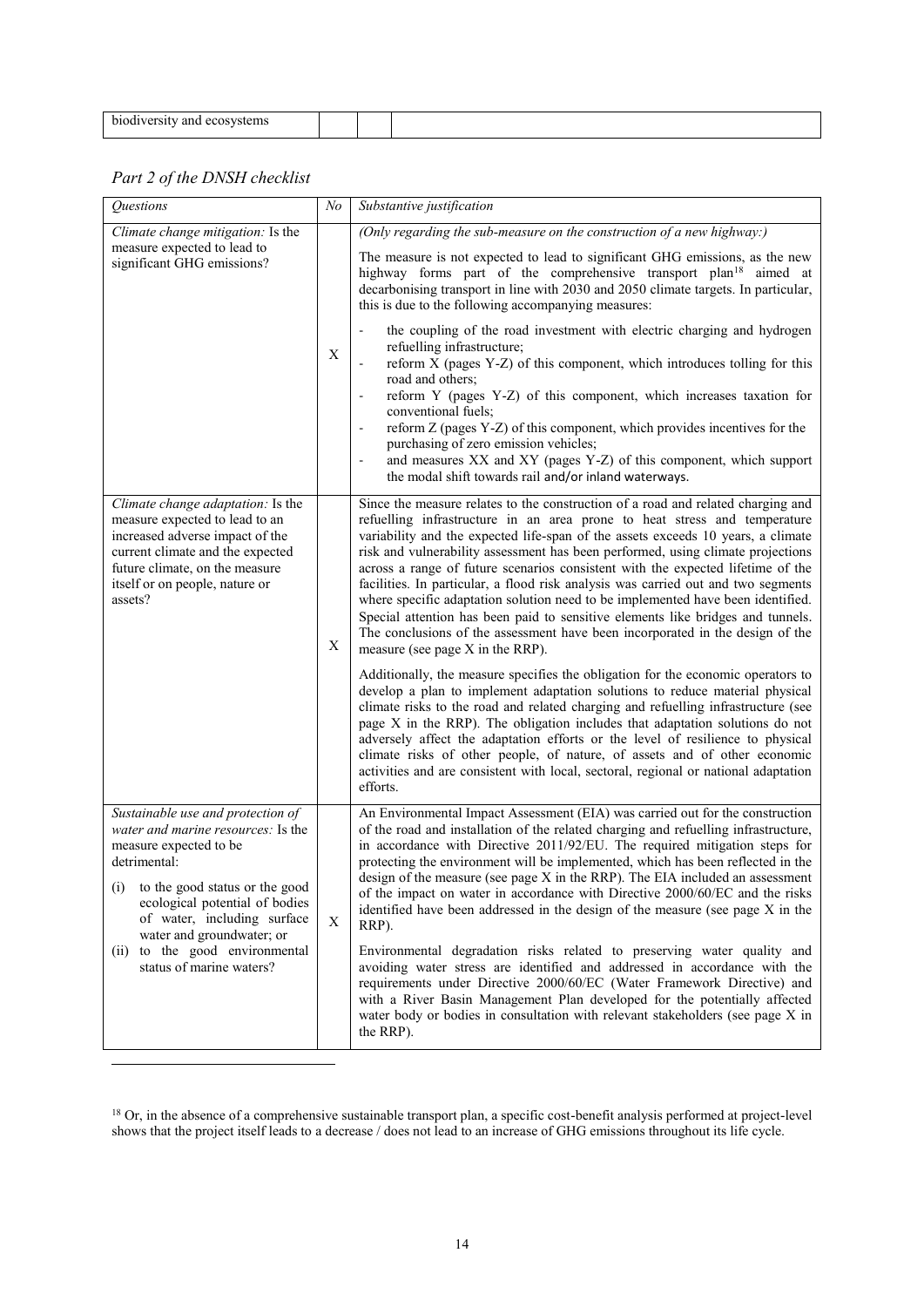| Transition to a circular economy,<br>including waste prevention and<br>recycling: Is the measure expected<br>to:<br>lead to a significant increase<br>(i)<br>in the generation, incineration<br>or disposal of waste, with the<br>exception of the incineration<br>of non-recyclable hazardous<br>waste; or<br>lead<br>significant<br>(ii)<br>to<br>inefficiencies in the direct or<br>indirect use of any natural<br>resource at any stage of its<br>life cycle which are not<br>minimised<br>adequate<br>by<br>measures; or<br>(iii) cause significant and long-<br>term harm to the environment<br>in respect to the circular<br>economy? | X | The measure requires the operators carrying out the road construction to ensure<br>that at least 70 % (by weight) of the non-hazardous construction and demolition<br>waste from the construction of the road and related charging and refuelling<br>infrastructure (excluding naturally occurring material defined in category 17 05<br>04 in the European List of Waste established by Commission Decision<br>2000/532/EC) generated on the construction site will be prepared for re-use,<br>recycling and other material recovery, including backfilling operations using<br>waste to substitute other materials, in accordance with the waste hierarchy and<br>the EU Construction and Demolition Waste Management Protocol.<br>The operators will limit waste generation during construction, in accordance<br>with the EU Construction and Demolition Waste Management Protocol and<br>taking into account best available techniques and facilitate re-use and high-<br>quality recycling by selective removal of materials, using available sorting<br>systems for construction waste. |
|----------------------------------------------------------------------------------------------------------------------------------------------------------------------------------------------------------------------------------------------------------------------------------------------------------------------------------------------------------------------------------------------------------------------------------------------------------------------------------------------------------------------------------------------------------------------------------------------------------------------------------------------|---|------------------------------------------------------------------------------------------------------------------------------------------------------------------------------------------------------------------------------------------------------------------------------------------------------------------------------------------------------------------------------------------------------------------------------------------------------------------------------------------------------------------------------------------------------------------------------------------------------------------------------------------------------------------------------------------------------------------------------------------------------------------------------------------------------------------------------------------------------------------------------------------------------------------------------------------------------------------------------------------------------------------------------------------------------------------------------------------------|
| Pollution prevention and control:<br>Is the measure expected to lead to<br>significant increase in the<br>a<br>emissions of pollutants into air,<br>water or land?                                                                                                                                                                                                                                                                                                                                                                                                                                                                           | X | The measure is not expected to lead to a significant increase in the emissions of<br>pollutants into air, as it forms part of the comprehensive transport plan and is in<br>line with the National Air Pollution Control Programme. In particular, this is due<br>to the following accompanying measures:<br>the coupling of the road investment with electric charging and hydrogen<br>refuelling infrastructure;<br>reform X (pages Y-Z) of this component, which introduces tolling for this<br>road and others;<br>reform Y (pages Y-Z) of this component, which increases taxation for<br>conventional fuels;<br>reform Z (pages Y-Z) of this component, which provides incentives for the<br>purchasing of zero emission vehicles;<br>and measures XX and XY (pages Y-Z) of this component, which support<br>the modal shift towards rail and/or inland waterways.<br>In addition, noise and vibrations from use of the road and related charging and<br>refuelling infrastructure will be mitigated by introducing wall barriers that<br>comply with Directive 2002/49/EC.              |
| Protection<br>and<br>restoration<br>οf<br>biodiversity and ecosystems: Is the<br>measure expected to be:<br>(i)<br>significantly detrimental<br>to the good condition<br>and<br>resilience<br>of<br>ecosystems; or<br>detrimental<br>(ii)<br>the<br>to<br>conservation<br>status<br>of<br>habitats<br>and<br>species,<br>including those of Union<br>interest?                                                                                                                                                                                                                                                                               | X | An Environmental Impact Assessment was carried out for the construction of the<br>road and related charging and refuelling infrastructure, in accordance with<br>Directive 2011/92/EU and Directive 92/43/EEC. The required mitigation steps<br>for reducing land fragmentation and degradation, in particular green corridors<br>and other habitat connectivity measures, as well as the relevant protected<br>animals species listed in Annex IV of Directive 92/43/EEC, have been based on<br>established conservation objectives and have been implemented, which has been<br>reflected in the design of the measure (see page X in the RRP).                                                                                                                                                                                                                                                                                                                                                                                                                                              |

## Example 5: Car scrappage scheme (example of non-compliance with DNSH)

## *Description of the measure*

This measure is a scrappage scheme for the replacement of currently used internal combustion-engine cars by more efficient ones also relying on internal combustion (i.e. diesel or petrol combustion). The incentive takes the form of a unitary grant per scrapped and acquired car but can also take a more sophisticated form (tax deduction).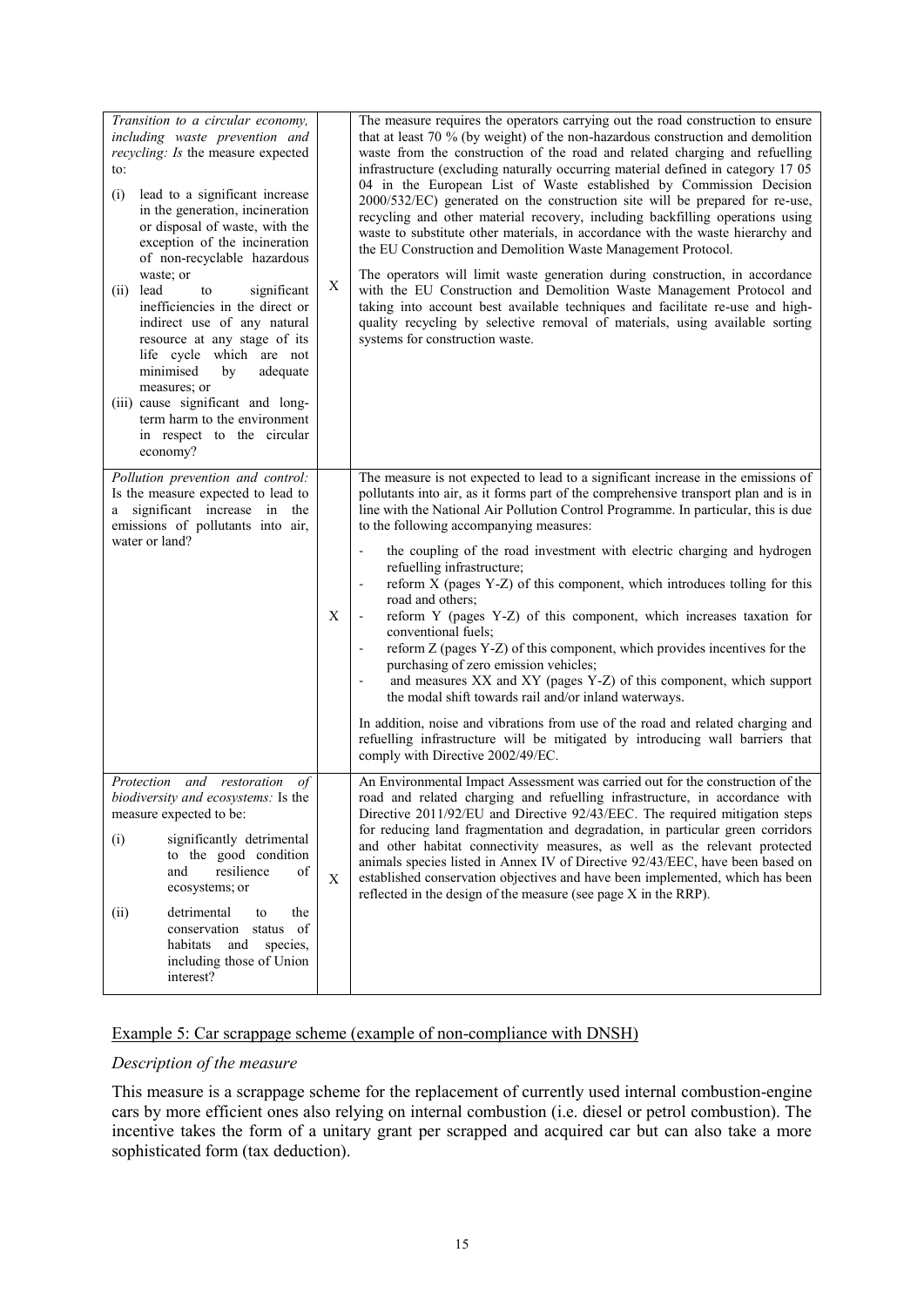The measure seeks to replace older, more polluting vehicles with more recent and therefore less polluting equivalents. For the purpose of this example, it is assumed that this scheme only requires the shift to a new generation of product  $(e.g., a)$  successive level of the Euro standards) within the same technology.

#### *Part 1 of the DNSH checklist*

| Please indicate which of the<br>environmental objectives below<br>require a substantive DNSH<br>assessment of the measure | Yes | No | Justification if 'No' has been selected                                                                                                                                                                              |
|---------------------------------------------------------------------------------------------------------------------------|-----|----|----------------------------------------------------------------------------------------------------------------------------------------------------------------------------------------------------------------------|
| Climate change mitigation                                                                                                 | X   |    |                                                                                                                                                                                                                      |
| Climate change adaptation                                                                                                 |     | X  | The activity that is supported by the measure has an insignificant<br>foreseeable impact on this environmental objective, taking into account<br>both the direct and primary indirect effects across the life cycle. |
| The sustainable use and<br>protection of water and marine<br>resources                                                    |     | X  | The activity that is supported by the measure has an insignificant<br>foreseeable impact on this environmental objective, taking into account<br>both the direct and primary indirect effects across the life cycle. |
| The circular economy, including<br>waste prevention and recycling                                                         | X   |    |                                                                                                                                                                                                                      |
| Pollution prevention and control<br>to air, water or land                                                                 | X   |    |                                                                                                                                                                                                                      |
| The protection and restoration of<br>biodiversity and ecosystems                                                          |     | X  | The activity that is supported by the measure has an insignificant<br>foreseeable impact on this environmental objective, taking into account<br>both the direct and primary indirect effects across the life cycle. |

| <i><u><b>Ouestions</b></u></i>                                                                                                                                                                                                                                                                                                                                                                                        | N <sub>o</sub>                                  | Substantive justification                                                                                                                                                                                                                                                                                                                                                                                                                                                                                                                                                                                                                                                                                                                                                                                                                                                                                                                                                                                                                                                                               |
|-----------------------------------------------------------------------------------------------------------------------------------------------------------------------------------------------------------------------------------------------------------------------------------------------------------------------------------------------------------------------------------------------------------------------|-------------------------------------------------|---------------------------------------------------------------------------------------------------------------------------------------------------------------------------------------------------------------------------------------------------------------------------------------------------------------------------------------------------------------------------------------------------------------------------------------------------------------------------------------------------------------------------------------------------------------------------------------------------------------------------------------------------------------------------------------------------------------------------------------------------------------------------------------------------------------------------------------------------------------------------------------------------------------------------------------------------------------------------------------------------------------------------------------------------------------------------------------------------------|
| Climate change mitigation: Is the<br>measure expected to lead to significant<br>GHG emissions?                                                                                                                                                                                                                                                                                                                        | Example of<br>$non-$<br>compliance<br>with DNSH | Combustion cars produce $CO2$ (and particulate emissions,<br>NO, volatile organic compounds and various other hazardous air<br>pollutants including benzene). As regards climate change<br>mitigation, the acquisition of new cars (to replace old ones)<br>would diminish emission but still lead to significant greenhouse<br>gas emissions (The average $CO2$ emissions, measured in<br>laboratory tests, of new passenger cars registered in the EU and<br>Iceland in 2018 were 120.8 grams of $CO2$ per kilometre).<br>The Commission is likely to reject the argument that new<br>generation diesel or petrol cars represent the best available<br>alternative in the sector and that therefore the investment does<br>not breach DNSH. Electric cars represent a better available<br>alternative with a higher environmental performance (i.e., lower<br>levels of lifecycle emissions) in the sector in terms of climate<br>change mitigation.<br>Therefore, the Commission would be likely to consider that<br>the scrappage scheme would lead to a significant harm to climate<br>mitigation. |
| Circular<br>and<br>economy<br>waste<br>management: Is the measure expected to:<br>lead to a significant increase in<br>(i)<br>the generation, incineration or<br>disposal of waste, with the<br>exception of the incineration<br>of non-recyclable hazardous<br>waste; or<br>lead<br>significant<br>(ii)<br>to<br>inefficiencies in the direct or<br>indirect use of any natural<br>resource at any stage of its life | X                                               | Measures are in place to manage waste both in the use phase<br>(maintenance) and the end-of-life of the fleet, including through<br>reuse and recycling of batteries and electronics (in particular<br>critical raw materials therein), in accordance with the waste<br>hierarchy. Production impacts are factored in, and the scheme<br>will not encourage the premature scrapping of serviceable<br>vehicles. In particular, the scheme requires that any scrapped car<br>is processed by an Authorised Treatment Facility (ATF)<br>according to the end-of-life vehicles directive (2000/53/EC) as<br>proven by a certificate required to take part in the scheme.<br>Additionally, the measure is accompanied by an activity that<br>promotes the harvest of parts by the ATFs for their ultimate re-                                                                                                                                                                                                                                                                                               |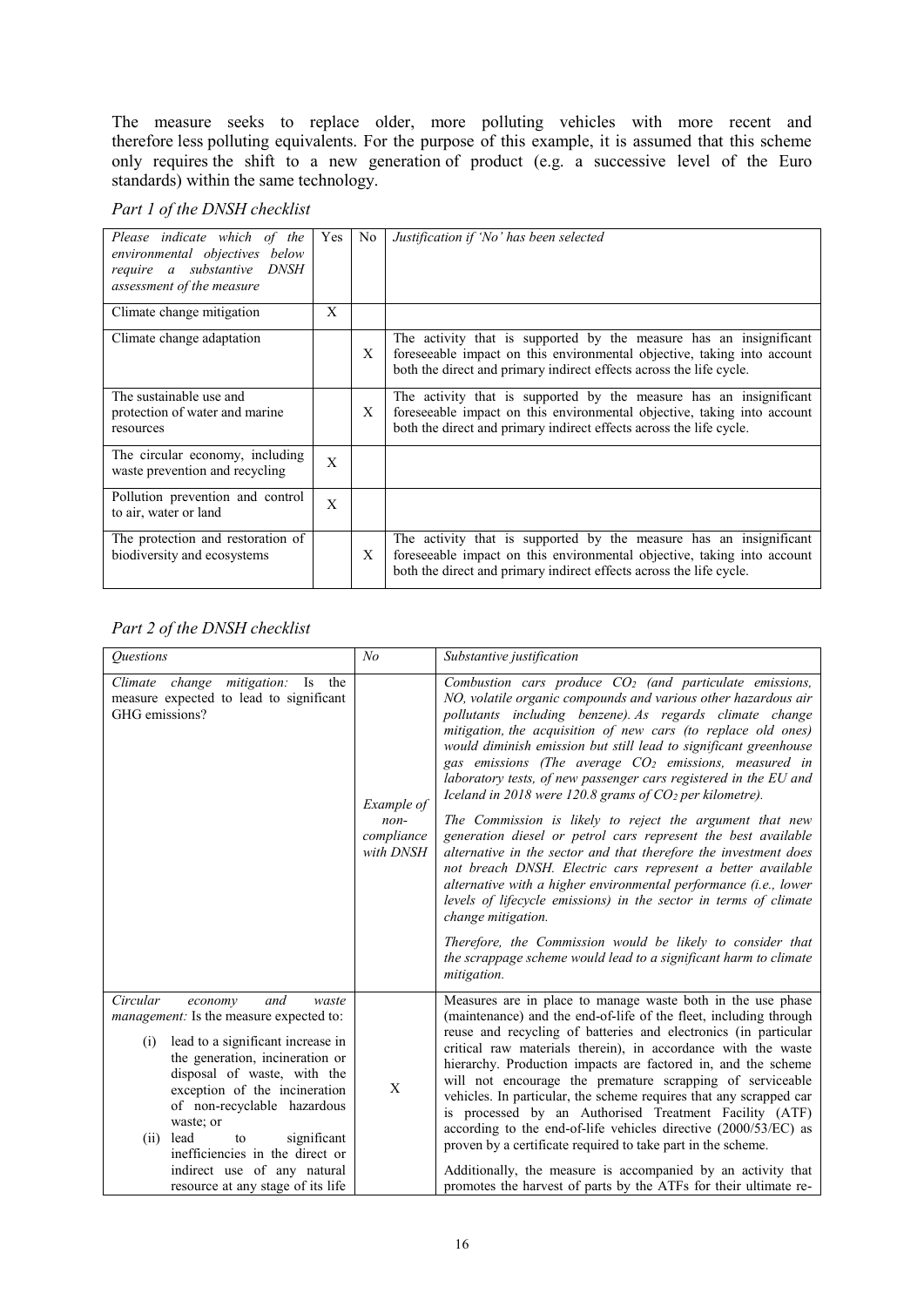| cycle which are not minimised<br>by adequate measures; or<br>(iii) cause significant and long-<br>term harm to the environment<br>in respect to the circular<br>economy?          |                                                 | use and remanufacturing.                                                                                                                                                                                                                                                                                                                                                                                                                                                               |
|-----------------------------------------------------------------------------------------------------------------------------------------------------------------------------------|-------------------------------------------------|----------------------------------------------------------------------------------------------------------------------------------------------------------------------------------------------------------------------------------------------------------------------------------------------------------------------------------------------------------------------------------------------------------------------------------------------------------------------------------------|
| <i>Pollution prevention and control:</i> Is the<br>measure expected to lead to a significant<br>increase in the emissions of pollutants <sup>19</sup><br>into air, water or land? | Example of<br>$non-$<br>compliance<br>with DNSH | Combustion-engine cars emit among others carbon monoxide<br>$(CO)$ , particulate matter (PM), nitrogen oxides (NOx) and<br>unburnt hydrocarbons (HC). Given the average practices and<br>regulatory requirements in the industry <sup>20</sup> , the Commission would<br>be unlikely to consider that the measure does not lead to a<br>significant increase in the emissions of pollutants into air, for<br>similar considerations as those set out for climate change<br>mitigation. |

#### Example 6: Land irrigation

#### *Description of the measure*

The measure envisages primarily investments in an existing and in-use irrigation system in region X to use more efficient irrigation methods and promote safe re-use of reclaimed water. The aim is to compensate water scarcity of soil caused by droughts and as such to contribute to climate change adaptation, in particular as regards agricultural crops. The measure will be accompanied by the promotion and support for sustainable agricultural practices, in particular more sustainable and efficient irrigation systems and natural water retention measures, switching to crops and management practices with lower water requirements, as well as more sustainable fertilisation practices.

#### *Part 1 of the DNSH checklist*

| Please indicate which of the<br>environmental<br>objectives<br>below require a substantive<br>DNSH assessment of the | Yes | No | Justification if 'No' has been selected                                                                                                                                                                                                                                                                                                                                                                                                                                                                                                                                                                                                                                                                                                                                                                                                                                                         |
|----------------------------------------------------------------------------------------------------------------------|-----|----|-------------------------------------------------------------------------------------------------------------------------------------------------------------------------------------------------------------------------------------------------------------------------------------------------------------------------------------------------------------------------------------------------------------------------------------------------------------------------------------------------------------------------------------------------------------------------------------------------------------------------------------------------------------------------------------------------------------------------------------------------------------------------------------------------------------------------------------------------------------------------------------------------|
| measure                                                                                                              |     |    |                                                                                                                                                                                                                                                                                                                                                                                                                                                                                                                                                                                                                                                                                                                                                                                                                                                                                                 |
| Climate change mitigation                                                                                            |     | X  | The activity that is supported by the measure has an insignificant foreseeable<br>impact on this environmental objective, taking into account both the direct and<br>primary indirect effects across the life cycle. This is ensured because the new<br>system/equipment will be energy-efficient and hence the absolute emissions<br>will not increase despite a modest increase in the irrigated area, and/or because<br>the electricity to power the equipment will be wind or solar derived.<br>Irrigation can indirectly facilitate the continuation of agricultural practices that<br>compromise the carbon sink function of agricultural soils or even turn them into<br>net emitters. The meaningful promotion and support for sustainable agricultural<br>practices as part of the measure indicates no further deterioration on that<br>account, and ought to lead to an improvement. |
| Climate change adaptation                                                                                            | X   |    |                                                                                                                                                                                                                                                                                                                                                                                                                                                                                                                                                                                                                                                                                                                                                                                                                                                                                                 |
| The sustainable use and<br>protection of water and<br>marine resources                                               | X   |    |                                                                                                                                                                                                                                                                                                                                                                                                                                                                                                                                                                                                                                                                                                                                                                                                                                                                                                 |
| circular<br>The<br>economy,<br>including waste prevention<br>and recycling                                           |     | X  | The activity that is supported by the measure has an insignificant foreseeable<br>impact on this environmental objective, taking into account both the direct and<br>primary indirect effects across the life cycle. The measure will not lead to                                                                                                                                                                                                                                                                                                                                                                                                                                                                                                                                                                                                                                               |

<sup>&</sup>lt;sup>19</sup> Pollutant means a substance, vibration, heat, noise, light or other contaminant present in air, water or land which may be harmful to human health or the environment.

 $^{20}$  The composition varies from petrol to diesel engines. Euro 5 and 6 [Regulation 715/2007/EC](https://eur-lex.europa.eu/eli/reg/2007/715/oj) sets the emission limits for cars for regulated pollutants, in particular nitrogen oxides (NOx, i.e. the combined emissions of NO and NO2) of 80mg/km.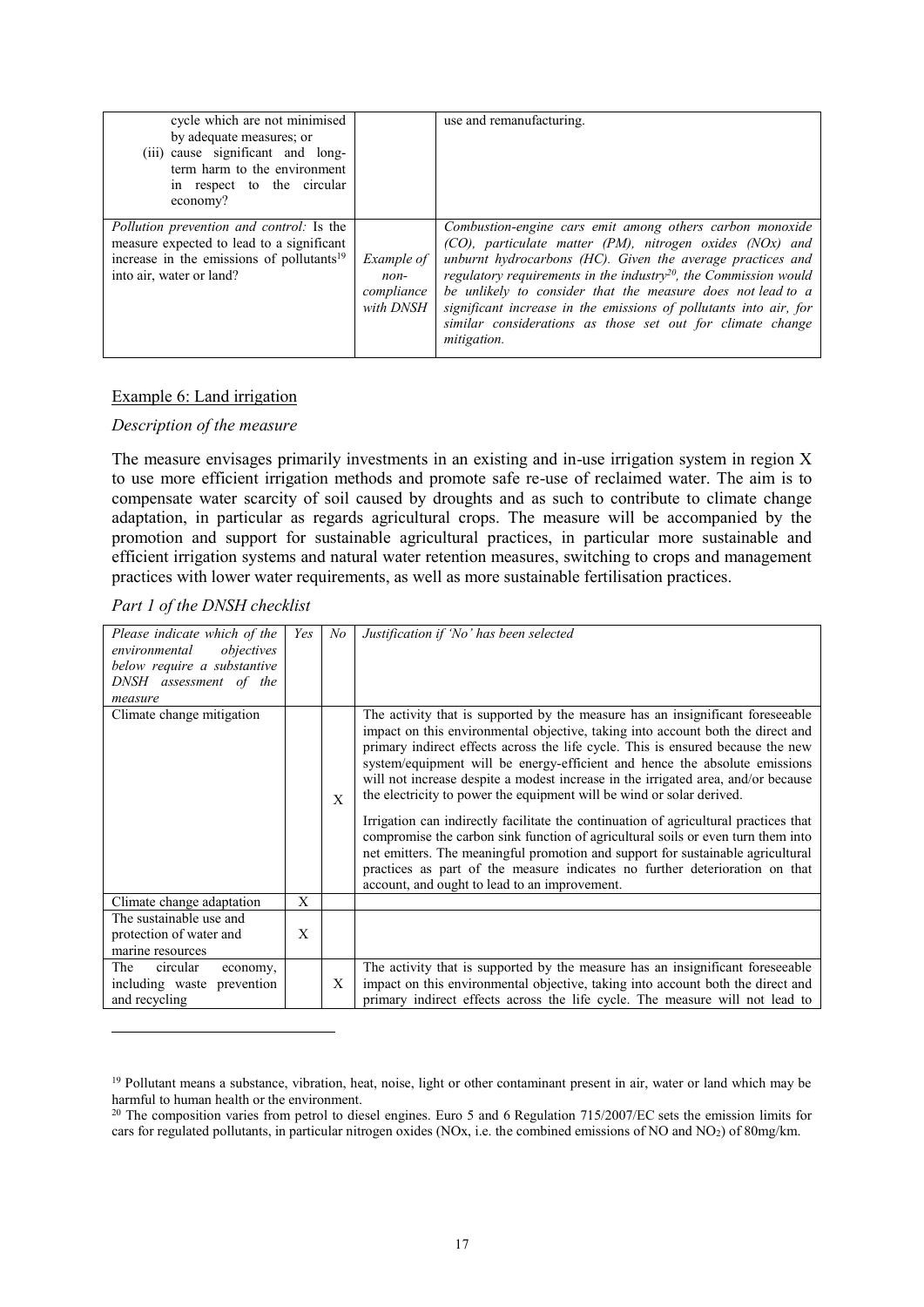|                                                                           |   | significant inefficiencies in the use of resources nor to increase the generation<br>of waste. |
|---------------------------------------------------------------------------|---|------------------------------------------------------------------------------------------------|
| Pollution prevention and<br>control to air, water or land                 | X |                                                                                                |
| The<br>protection<br>and<br>restoration of biodiversity<br>and ecosystems |   |                                                                                                |

| Questions                                                                                                                                                                                                                                                                                                                        | N <sub>o</sub> | Substantive justification                                                                                                                                                                                                                                                                                                                                                                                                                                                                                                                                                                                                                                                                                                                                                                                                                                                                                                                                                                                                                                                                                                                                                                                                                                                                                                                                                                                                                                                                                                                                                                                                                                                                                                                                                                                                                                                                                                                                                                                                                    |
|----------------------------------------------------------------------------------------------------------------------------------------------------------------------------------------------------------------------------------------------------------------------------------------------------------------------------------|----------------|----------------------------------------------------------------------------------------------------------------------------------------------------------------------------------------------------------------------------------------------------------------------------------------------------------------------------------------------------------------------------------------------------------------------------------------------------------------------------------------------------------------------------------------------------------------------------------------------------------------------------------------------------------------------------------------------------------------------------------------------------------------------------------------------------------------------------------------------------------------------------------------------------------------------------------------------------------------------------------------------------------------------------------------------------------------------------------------------------------------------------------------------------------------------------------------------------------------------------------------------------------------------------------------------------------------------------------------------------------------------------------------------------------------------------------------------------------------------------------------------------------------------------------------------------------------------------------------------------------------------------------------------------------------------------------------------------------------------------------------------------------------------------------------------------------------------------------------------------------------------------------------------------------------------------------------------------------------------------------------------------------------------------------------------|
| Climate change adaptation: Is the<br>measure expected to lead to an<br>increased adverse impact of the<br>current climate and the expected<br>future climate, on the measure<br>itself or on people, nature or<br>assets?                                                                                                        | Χ              | The measure is not expected to be detrimental to climate change adaptation for<br>the following reasons:<br>The main part of the measure contributes to a limited extent to improving<br>÷,<br>resilience to climate change impacts in the short term, since it enhances<br>irrigation without increasing water abstraction. This positive contribution is<br>possible only in so far as the current and projected state of the water bodies<br>affected are in a good state (or are reasonably not expected to deteriorate to<br>a less than good state according to reliable projections). If this were not to<br>be the case, the rate of abstraction would therefore be unsustainable, and<br>the investment would not qualify as a climate adaptation measure (and<br>would be a borderline mal-adaptation measure) even if it doesn't make the<br>underlying situation worse, as it would prolong the lifetime of a<br>fundamentally unsustainable structure. The measure is in principle eligible<br>for the intervention field 040 in the Annex to the RRF Regulation with a<br>climate change coefficient of 40% since the measure is a water<br>management measure that is aimed at managing water scarcity which is<br>exacerbated by climate-related risks, i.e. droughts.<br>The promotion of sustainable agricultural practices and natural water<br>$\overline{\phantom{a}}$<br>retention measures, would, by contrast, fit into intervention field 037,<br>directly supporting the climate change adaptation objective. For the whole<br>measure to qualify under 037, the latter would need to be predominant, or<br>at least sufficiently convincing in size, scale and detail.                                                                                                                                                                                                                                                                                                                                            |
| The sustainable use and protection<br>of water and marine resources: Is<br>the measure expected to be<br>detrimental:<br>(i)<br>to the good status or the<br>good ecological potential of bodies<br>of water, including surface water<br>and groundwater; or<br>(ii)<br>to the good<br>environmental status of marine<br>waters? | $\mathbf X$    | The measure is not expected to be detrimental to the sustainable use and<br>protection of water and marine resources. The measure is aimed at improving<br>the sustainable use of water resources, in particular through:<br>supporting the switch by the farmers to crops and management practices<br>$\overline{\phantom{a}}$<br>with lower water requirements; supporting farmers to implement measures<br>that increase the soil water retention capability and water storage at farm<br>level;<br>implementing irrigation system that allows the re-use of water in line with<br>$\blacksquare$<br>the Water Framework Directive and does not lead to an increment of water<br>abstraction. The measure will contain investments in infrastructures to<br>enable the safe re-use of reclaimed water for agricultural purposes. Through<br>this investment, it will become possible to use treated urban waste water for<br>the irrigation of nearby crop fields and prepare for the application of the<br>new Regulation on minimum requirements for water reuse (EU/2020/741);<br>investing in more sustainable and efficient irrigation systems that require<br>less water, such as localised irrigation. This at the same time will lead to<br>less nutrient leaking to the ground waters as well as nearby inland water<br>bodies;<br>where the activity involves water abstraction, a permit for water abstraction<br>has been granted by the relevant authority, specifying conditions to avoid<br>deterioration and ensure that affected water bodies achieve good<br>quantitative status (in case of groundwater) or good ecological status or<br>potential (in case of surface water) at the latest by 2027, in accordance with<br>the requirements of the Water Framework Directive 2000/60/EC;<br>an environmental impact assessment in line with the EIA Directive has<br>been conducted and all the necessary mitigating steps have been identified<br>and reflected in the design of the measure (see page X in the RRP). |
| Pollution prevention and control:<br>Is the measure expected to lead to<br>a significant increase in the<br>emissions of pollutants into air,                                                                                                                                                                                    | X              | The measure is not expected to lead to a significant increase in the emissions of<br>pollutants into air, water or land because:<br>of the use of ultra-efficient energy consuming equipment, or that powered<br>from renewable energy sources;                                                                                                                                                                                                                                                                                                                                                                                                                                                                                                                                                                                                                                                                                                                                                                                                                                                                                                                                                                                                                                                                                                                                                                                                                                                                                                                                                                                                                                                                                                                                                                                                                                                                                                                                                                                              |